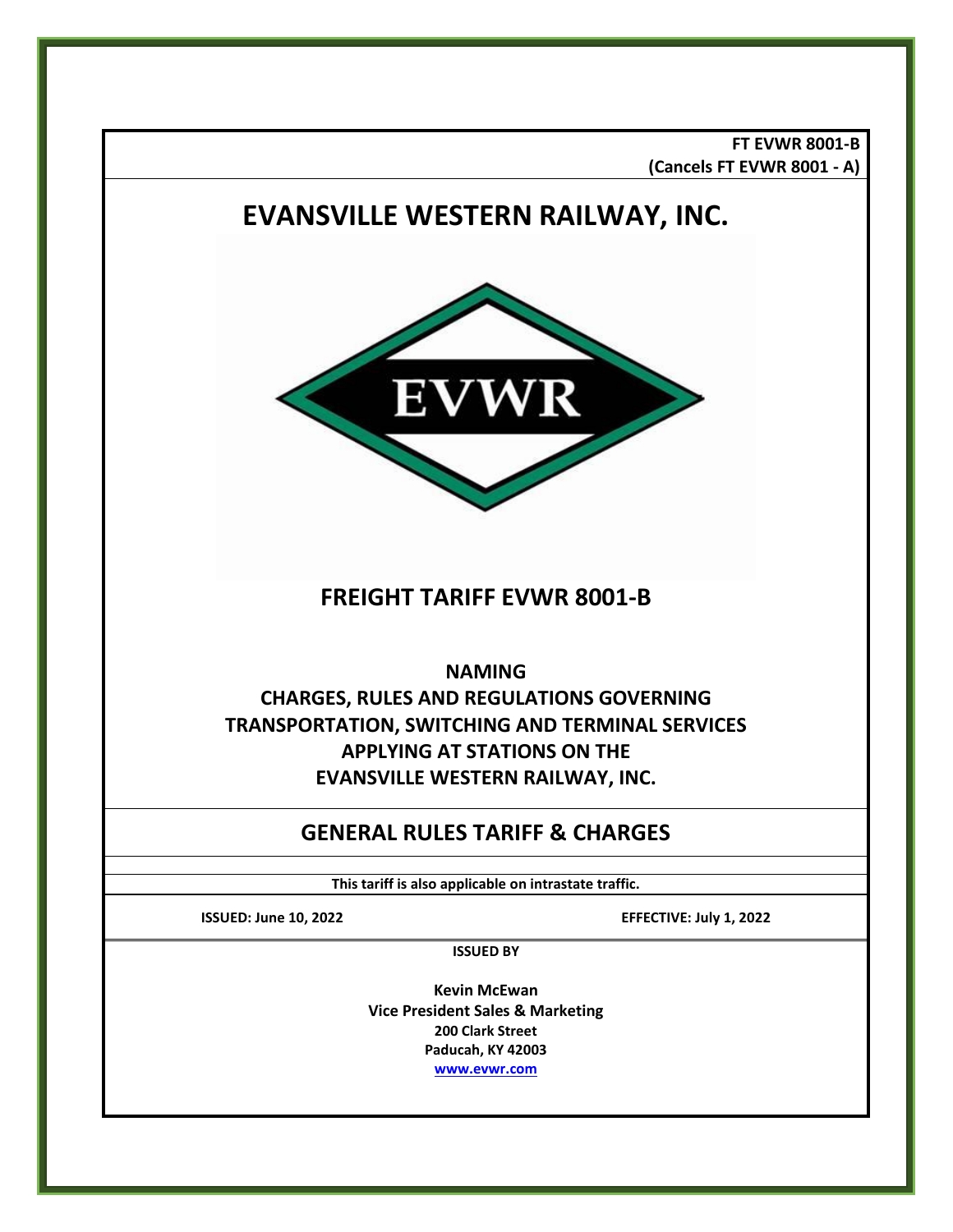# **TABLE OF CONTENTS**

|                                                                          | <b>ITEM</b>  | <b>PAGE</b>    |
|--------------------------------------------------------------------------|--------------|----------------|
| <b>GENERAL APPLICATION</b>                                               | $\mathbf{1}$ | 3              |
| <b>METHOD OF CANCELING AND AMENDING THE TARIFF</b>                       | 10           | 3              |
| NOTICES, AMENDMENT OF TARIFFS                                            | 20           | 3              |
| DESCRIPTION OF GOVERNING CLASSIFICATIONS                                 | 30           | $\overline{3}$ |
| <b>APPLICATION OF INCREASES</b>                                          | 40           | 3              |
| STATION LIST AND CONDITIONS                                              | 50           | 3              |
| DEFINITION OF LINE HAUL SERVICE                                          | 60           | 4              |
| REASONABLE DISPATCH                                                      | 70           | 4              |
| EXPLOSIVES, DANGEROUS ARTICLES                                           | 80           | 4              |
| RELATIONSHIPS WITH OTHER CARRIERS                                        | 90           | 4              |
| MAXIMUM ALLOWANCE GROSS WEIGHT ON RAIL                                   | 100          | 5              |
| CARRIER LIABILITY - LOSS AND DAMAGE TO LADING                            | 110          | 5              |
| GENERAL                                                                  | 110          | 5              |
| CARMACK AMENDMENT LIABILITY                                              | 110          | 5              |
| <b>GENERAL PROVISIONS</b>                                                | 110          | 5              |
| SHIPPER INDEMNITY                                                        | 110          | 6              |
| <b>EXPORT FEES</b>                                                       | 110          | 6              |
| <b>LIABILITY RESTRICTIONS</b>                                            | 110          | 6              |
| LOSS OR DAMAGE VERIFICATION AND DISPOSITION PROVISIONS                   | 110          | $\overline{7}$ |
| <b>CLAIMS</b>                                                            | 110          | 8              |
| <b>SEALS</b>                                                             | 110          | 8              |
| ARBITRATION                                                              | 115          | 9              |
| RECEIPT OR DELIVERY OF FREIGHT                                           | 130          | 9              |
| SECURITY DEPOSITS FOR PAYMENT OF DEMURRAGE AND OTHER ACCESSORIAL CHARGES | 170          | 10             |
| "ORDER", "ORDER NOTIFY" SHIPMENTS                                        | 175          | 11             |
| CARS LOADED IMPROPERLY OR IN EXCESS OF MAXIMUM LOAD LIMIT                | 180          | 11             |
| PAYMENT OF CHARGES                                                       | 185          | 12             |
| ERROR IN BILLING FREIGHT BY SHIPPER                                      | 190          | 12             |
| REQUESTS FOR CARRIER CARS FOR LOADING                                    | 200          | 12             |
| <b>MISLOADING OF RAILCARS</b>                                            | 210          | 13             |
| ORDERING EMPTY CARS IN FOR PLACEMENT BY SPECIFIC CAR NUMBER              | 220          | 13             |
| CARS ORDERED AND NOT USED                                                | 230          | 13             |
| CLEANING REQUIREMENTS FOR CARRIER CARS                                   | 240          | 13             |
| SHIPPING INSTRUCTIONS                                                    | 250          | 14             |
| CHARGES FOR CARS WITH MORE THAN FOUR AXLES                               | 260          | 14             |
| <b>IDLER AND BUFFER CARS</b>                                             | 270          | 15             |
| <b>CHARGES FOR ARTICULATED CARS</b>                                      | 280          | 15             |
| CHARGES ON CARS HELD FOR INSTRUCTIONS OR CANCELLED BILLING               | 290          | 15             |
| <b>INTRA-PLANT SWITCHING</b>                                             | 330          | 16             |
| INTRA-TERMINAL SWITCHING                                                 | 340          | 16             |
| SWITCHING AND HOLDING CHARGES ON CARS HELD IN ROUTE                      | 360          | 16             |
| FURNISHING OF DEDICATED FREIGHT TRAIN SERVICE                            | 370          | 16             |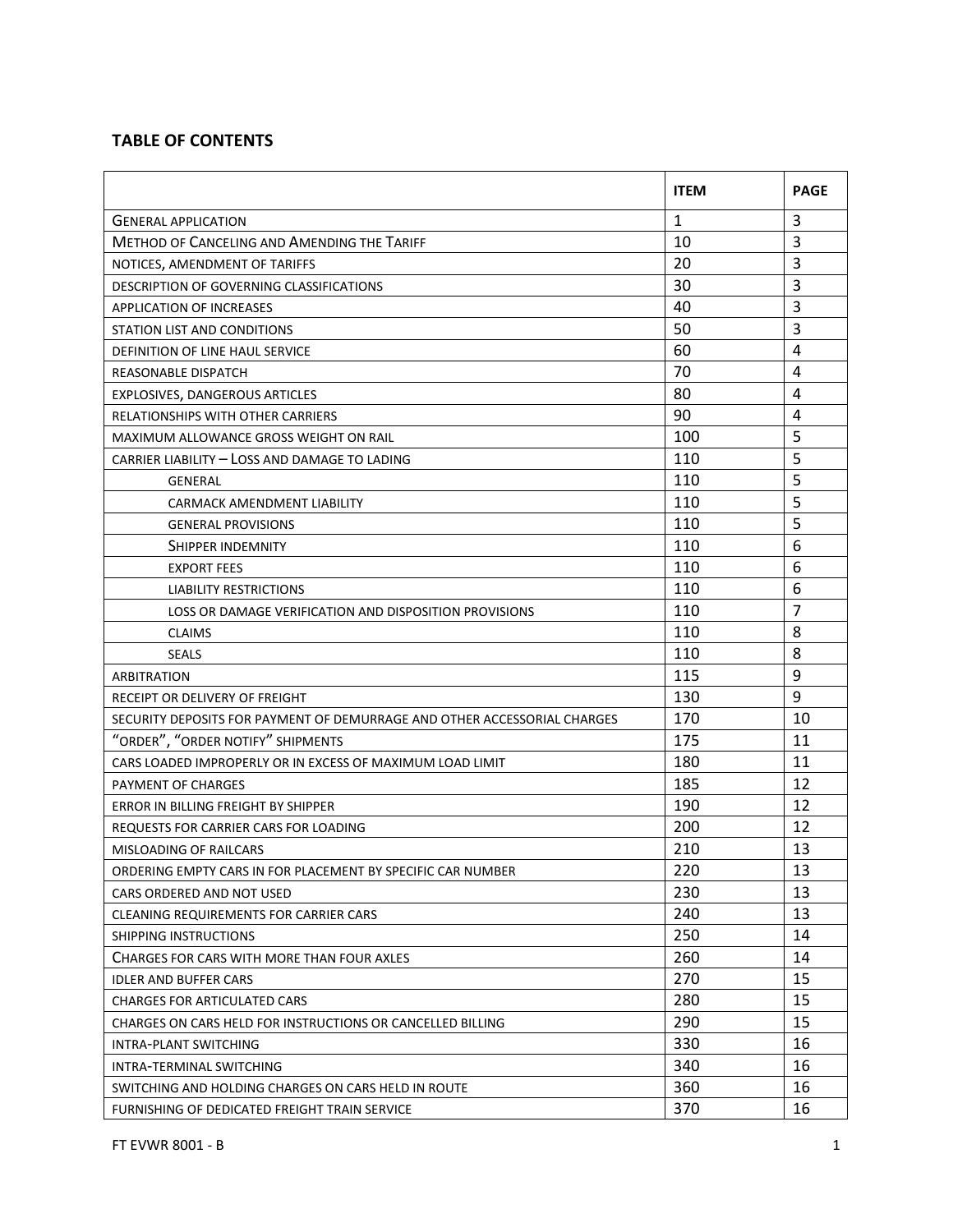| FURNISHING EXTRA SWITCHING SERVICE              | 380 | 17 |
|-------------------------------------------------|-----|----|
| DIVERSION OR RECONSIGNMENT                      | 390 | 17 |
| WEIGHT AGREEMENT AND WEIGHING                   | 400 | 18 |
| <b>INTERCHANGE ERROR MOVEMENTS</b>              | 420 | 18 |
| SET BACK CHARGES ON RECONSIGNED CARS            | 430 | 18 |
| <b>CHARGES FOR MOVING EMPTY RAILCARS</b>        | 440 | 19 |
| <b>TRANSPORTATION OF EMPTY PRIVATE RAILCARS</b> | 450 | 19 |
| <b>PRIVATE CAR MILEAGE</b>                      | 460 | 19 |
| <b>INDUSTRY SIDETRACKS</b>                      | 500 | 19 |
| <b>EXPLANATION OF ABBREVIATIONS</b>             |     | 22 |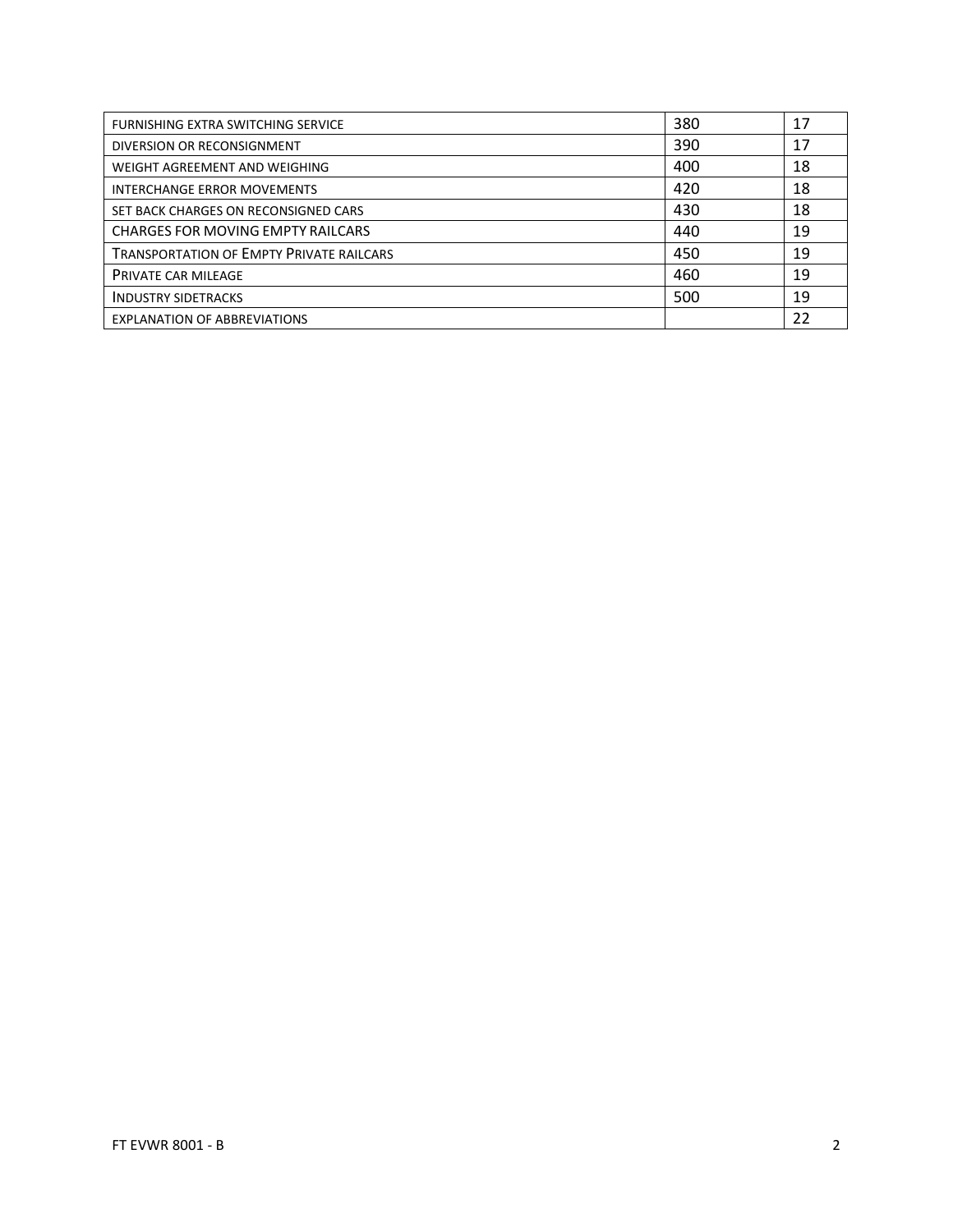# **General Application – Item 1**

This tariff does not apply independently, but applies in connection with any and all rates and charges, either in tariff form or contained in contracts in which the Evansville Western Railway, Inc. ("EVWR") is a participant. Except as otherwise provided herein, should provisions of other tariffs conflict with the provisions in this tariff, the provisions of this tariff shall supersede and govern. Should provisions in contracts or pricing documents in which the Evansville Western Railway, Inc. is a participant conflict with the provisions of this tariff; the contract provisions shall supersede and govern.

When in conflict with provisions in this tariff, the following tariffs shall supersede and govern:

- EVWR 4000-Series for Unit Trains of Bituminous Coal and Petroleum Coke
- EVWR 5000-Series for Unit Trains of Commodities other than Bituminous Coal and Petroleum Coke.

# **Method of Canceling and Amending the Tariff – Item 10**

When amended, this tariff will be replaced in its entirety using letter suffixes to cancel, replace and supersede the prior version; "A" is replaced by "B" which is replaced by "C", etc. The latest amended form will be assessable on the EVWR website.

# **Notices, Amendment of Tariffs – Item 20**

EVWR tariffs are available for viewing on the internet at our website [www.evwr.com](http://www.evwr.com/) under the "Customers-Public Prices" tab. All customers shipping with EVWR should review the publications posted on the Website before tendering freight or requesting transportation services. Printed copies are available upon written request to the issuer and address found on the title page.

# **Description of Governing Classifications – Item 30**

The term "Uniform Classification" when used herein, means Tariff UFC 6000 Series.

# **Application of Increases – Item 40**

Rates and charges in this tariff are subject to increase upon twenty (20) days notice.

# **Station List and Conditions – Item 50**

This tariff is governed by the Official Railroad Station List, OPSL 6000-Series, to the extent shown below:

• Prepay Requirements and Station Conditions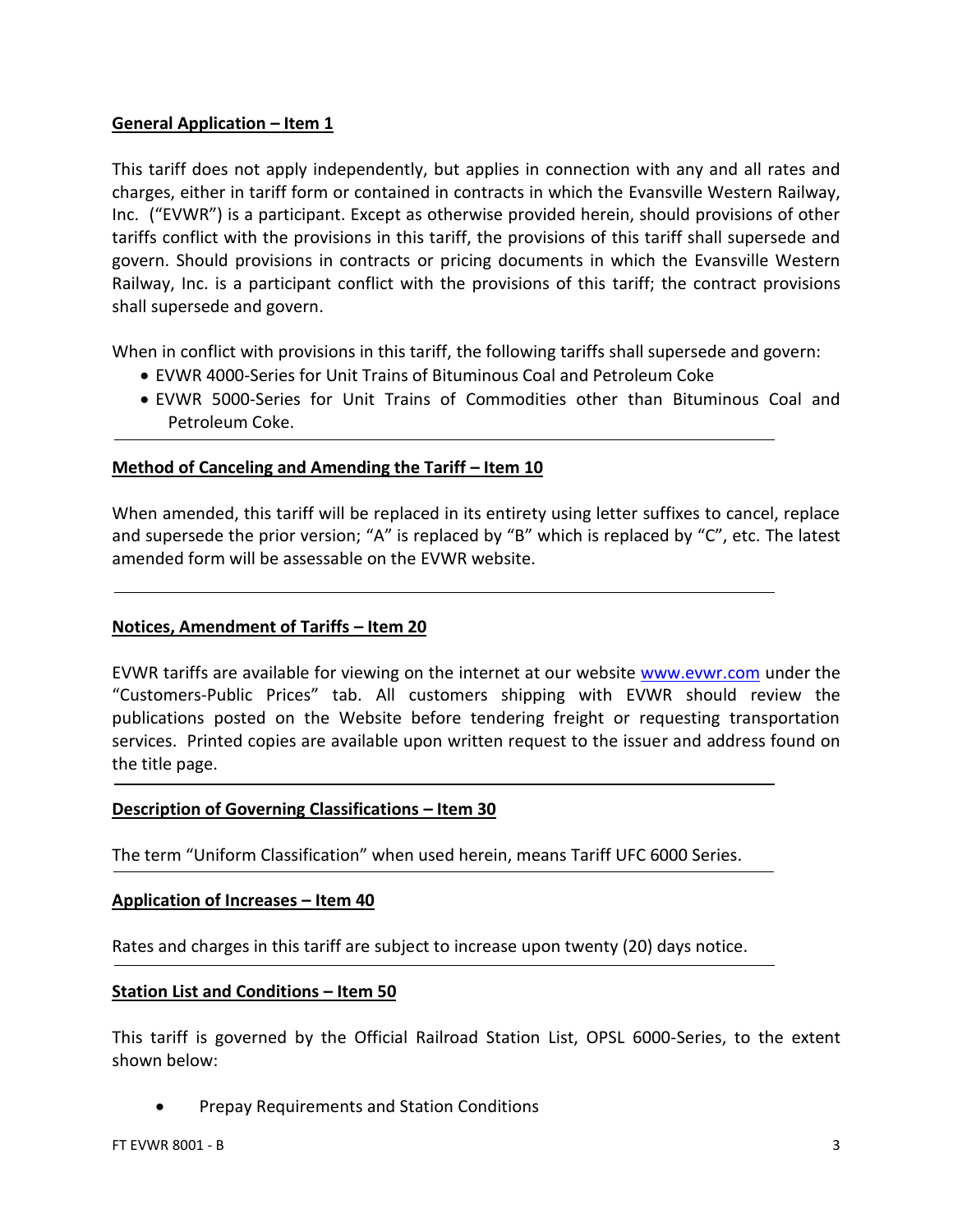- o For additions and abandonments of stations, and, except as otherwise shown herein, for prepay requirements, changes in names of stations, restrictions as to acceptance or delivery of freight, and changes in station facilities.
- $\circ$  When a station is abandoned as of a date specified in the above named tariff, the rates from and to such station as published in this tariff is inapplicable on and after that date.
- Geographical List of Stations
	- $\circ$  For geographical locations of stations referred to in this tariff by station numbers.
	- o Station Numbers
	- $\circ$  For the identification of stations when stations are shown or referred to by numbers in this tariff.

#### **Definition of Line Haul Service – Item 60**

EVWR defines line-haul transportation as the movement of one or more railcars from station to station; the pulling of the railcar(s) from one location at origin and placement of the railcar(s) to one location at the destination, in a "Continuous Movement" at the carrier's "Ordinary Operating Convenience" (both terms defined in Item 130). Any service outside these parameters subjects the shipment(s) to additional charges for additional services as defined herein.

#### **Reasonable Dispatch – Item 70**

EVWR will transport railcars over its line with reasonable dispatch. EVWR and connecting carrier(s) do not guarantee rail service on any scheduled time frame.

#### **Explosives, Dangerous Articles – Item 80**

For rules and regulations governing the transportation of explosives and other dangerous articles by freight, also specifications for shipping containers and restrictions governing the acceptance and transportation of explosives and other dangerous articles, see Tariff BOE 6000- Series.

#### **Relationships With Other Carriers – Item 90**

For the convenience of Customers, EVWR has and will from time to time coordinate with other rail carriers for the transportation of cargo. When EVWR coordinates such transportation, whether by contract or pursuant to that rail carrier's tariff, those arrangements are made solely so that our customers do not have to arrange and contract with those rail carriers. In entering such contracts and/or tendering railcars under that tariff, and paying for the services of those rail carriers, EVWR is acting as the disclosed agent of the Customer. EVWR does not seek such transportation on its own behalf, and any such other rail carrier is not EVWR's agent in completing the transportation. EVWR does not assume or accept any responsibility or liability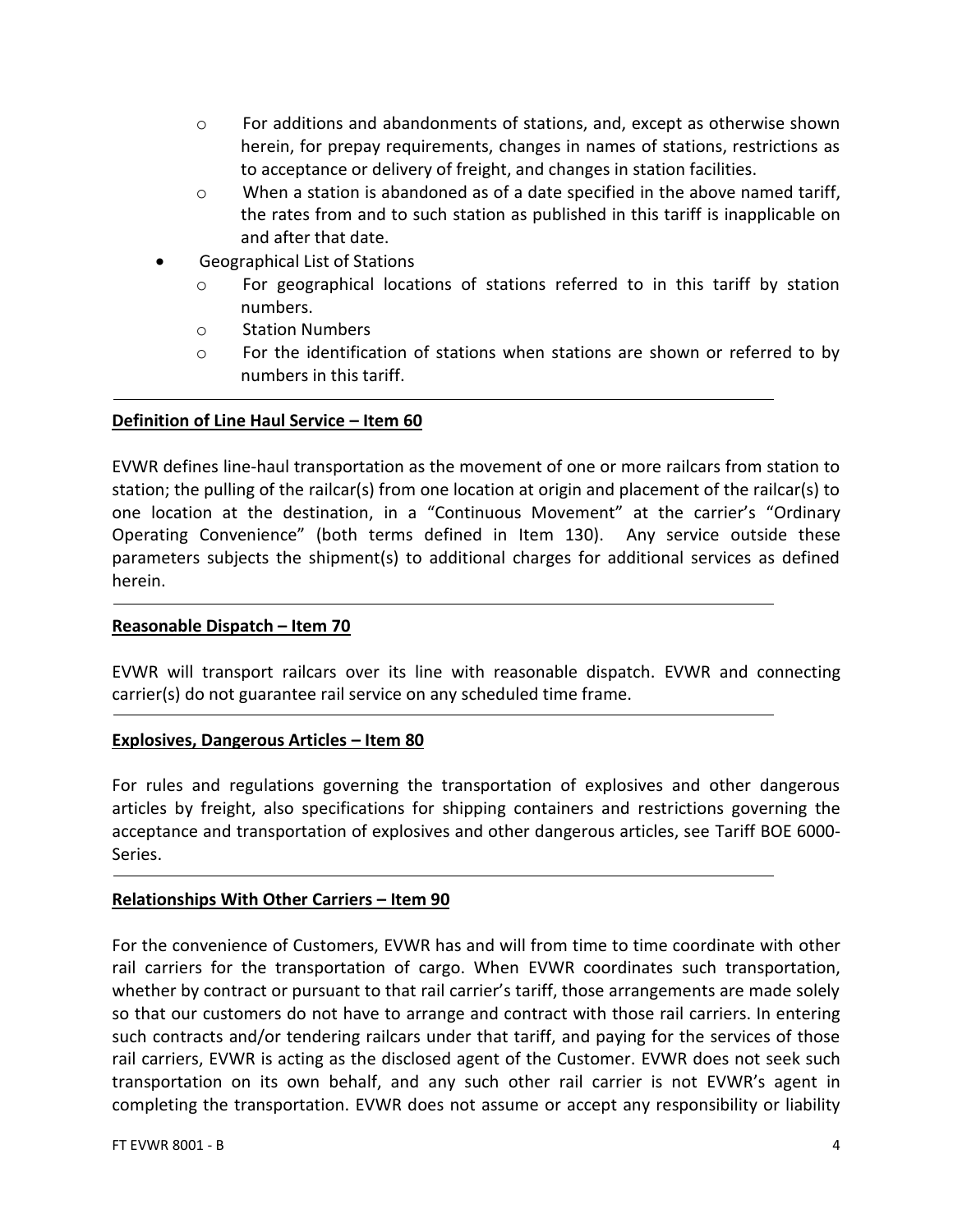for the actions of any other rail carrier with regard to the transportation of any cargo. All such liability is solely the responsibility of the rail carrier whose actions give rise to the claimed liability. Each common carrier by rail is only responsible for the transportation services provided on its network.

#### **Maximum Allowance Gross Weight on Rail – Item 100**

EVWR will provide switching and transportation services for loaded cars subject to a maximum gross weight on rail not exceeding 286,000 lbs. across all line segments.

#### **Carrier Liability – Loss and Damage to Lading – Item 110**

The following liability provisions will apply unless EVWR and shipper agree in writing to different liability provisions:

General:

- a. Carmack Amendment Liability:
	- EVWR offers Carmack Amendment protection tailored to the commodity and route over which a Shipper is requesting rail service. If desired, please contact your EVWR sales representative to receive a specific rate quote with Carmack Amendment protection. If Carmack Amendment protection is desired for a shipment that extends beyond EVWR's network, it is the Customer's responsibility to contact and determine the requirements, limitations, and fees of the other carrier(s), and to obtain Carmack Amendment protection from the other carrier(s). Any Shipper that wants EVWR to assume liability for damages up to a declared value of the goods being shipped must provide the following before tendering the goods to EVWR: (1) a statement declaring the election of Carmack Amendment protection and the value of the shipment, (2) acknowledgement that the Carmack Premium, as defined below, will be added to their invoices, or billed to them separately, and (3) railcar and waybill numbers for each affected railcar as soon as reasonably possible. The "Carmack Premium" portion of the line-haul rate shall be not less than 10% of the declared value of the goods and added to the common carrier line-haul price. EVWR's liability for damage to, or loss of, goods in transit under this Item  $-110(a)$ shall not exceed, and is limited to, the lesser of value of the goods or the declared value, if applicable. In the absence of an election by Shipper under Item  $-110(a)$ , Carmack Amendment protection is waived and the provisions of Item 110(b) shall apply.
- b. General Provisions:

If the Shipper does not elect Carmack Amendment protections as set forth in Item 110(a) above, EVWR will assume liability for freight claims subject to the following limitations: 1. EVWR's minimum claim for loss or damage to freight is \$500.00. 2. EVWR's maximum liability for loss of or damage to freight is the lower of (i) its original cost; (ii) the cost of replacement; or (iii) \$25,000 per rail car; provided,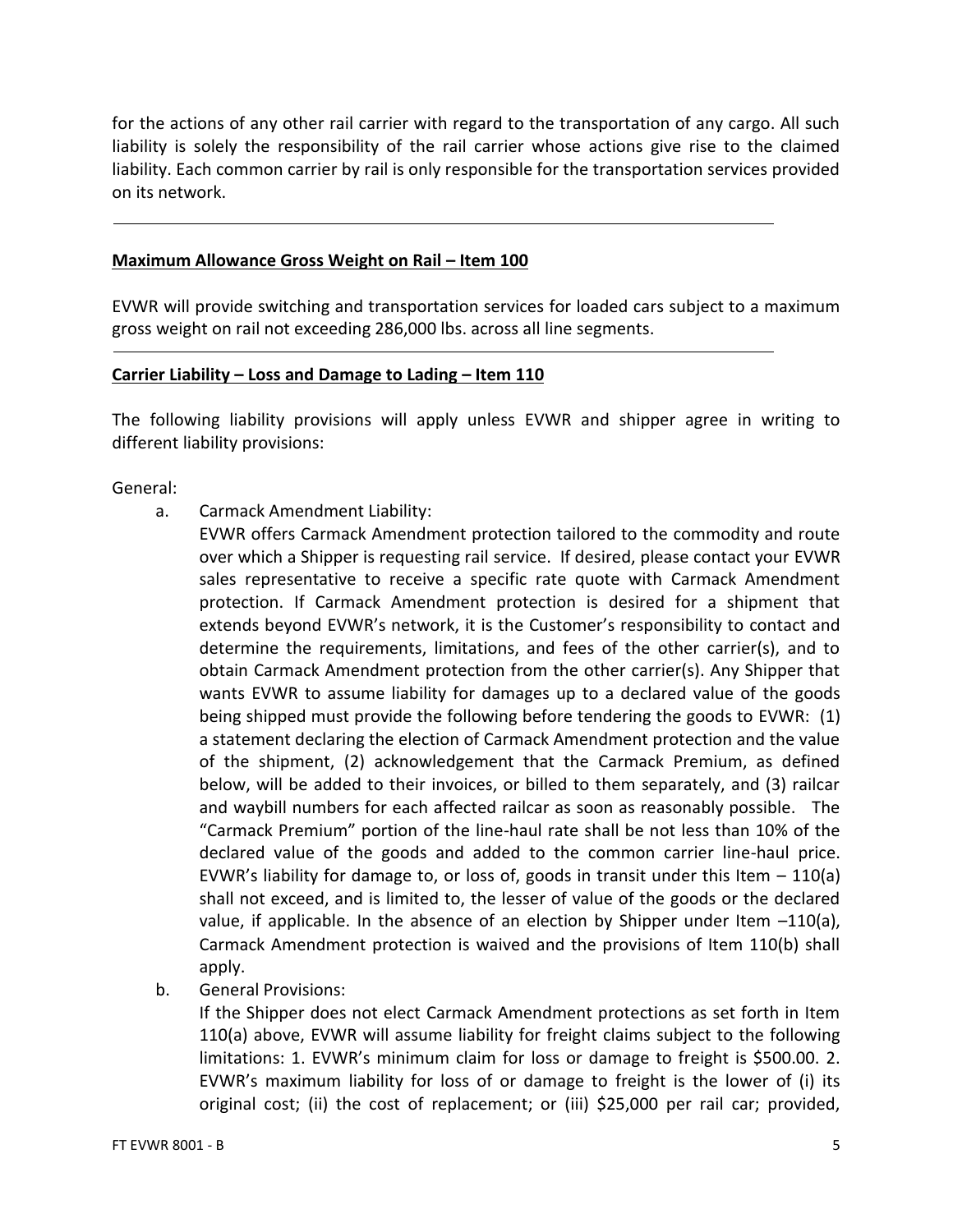however, any liability of EVWR for damaged cargo shall be reduced by the amount of any net salvage proceeds received by Shipper for such cargo. 3. EVWR's Carrier's liability for shortage of goods shall be conditioned upon evidence of unauthorized entry into the rail car while the same is in the possession of EVWR. 4. EVWR will not be liable for loss, damage, or delay to lading caused by an Act of God, a public enemy, the authority of the law, labor strikes, acts of civil disobedience, the inherent nature or character of the lading, natural shrinkage, an act or default of the shipper/consignor, owner or consignee/receiver, or from any cause whatsoever which occurs while the lading is not in the actual physical custody and control of EVWR. 5. Shipper acknowledges and accepts the inherent tendency of perishable goods to deteriorate or decay. EVWR is not liable for the decline of goods as is reasonably expected to occur while enroute. EVWR is not liable for the decline of goods attributable to natural shrinkage, disease or decay within the goods when loaded. 6. EVWR shall not be responsible for loss or damage to the freight or shipments originating or terminating outside the United States when the location at which damage occurred is unknown. 7. A claimant must mitigate its damage by acceptance of damaged or remaining cargo, and may not abandon damaged or remaining goods to EVWR unless the damaged or remaining lading retains no value. Product that is abandoned to EVWR in an undamaged condition will be sold and the salvage proceeds only, less salvage expenses, will be remitted to the owner. 8. Shipper is responsible for proper and lawful packaging, loading, stacking, blocking, bracing and ventilation of the cargo. Shifting of a load enroute is, of itself, not evidence of EVWR's mishandling. 9. Shipper is responsible for loading only cars suitable for Shipper's cargo and determining that car doors are properly closed. 10. Individual pricing documents may contain different limits which take precedence over the terms in this Item 110(b). 10. Subject to the limitations in this Item 110, and the remaining provisions of this General Tariff 8001-B, claims for damage to, or delay or loss of, any commodity transported by EVWR is governed in all other respects by the provisions of the Carmack Amendment and Title 49 of the United States Code.

c. Shipper Indemnity:

The shipper agrees to indemnify and hold harmless EVWR from any loss, damage, or expense for personal injuries, death or property damage resulting from the shipper's negligence or failure to comply with the provisions contained herein. Acceptance of a shipment by EVWR for transportation shall not be considered as a waiver of shipper's liability.

d. Export Fees:

On shipments intended for export from the United States of America, EVWR will not be liable for charges such as brokerage fees, fines, penalties, foreign marine or foreign country freight charges, import duties or other such charges on cargo that is lost, damaged or delayed in domestic transportation.

- e. Liability Restrictions:
	- 1. Except as otherwise provided herein, the party in possession of rail cars and/or lading will be liable to the other as provided for by common law. In the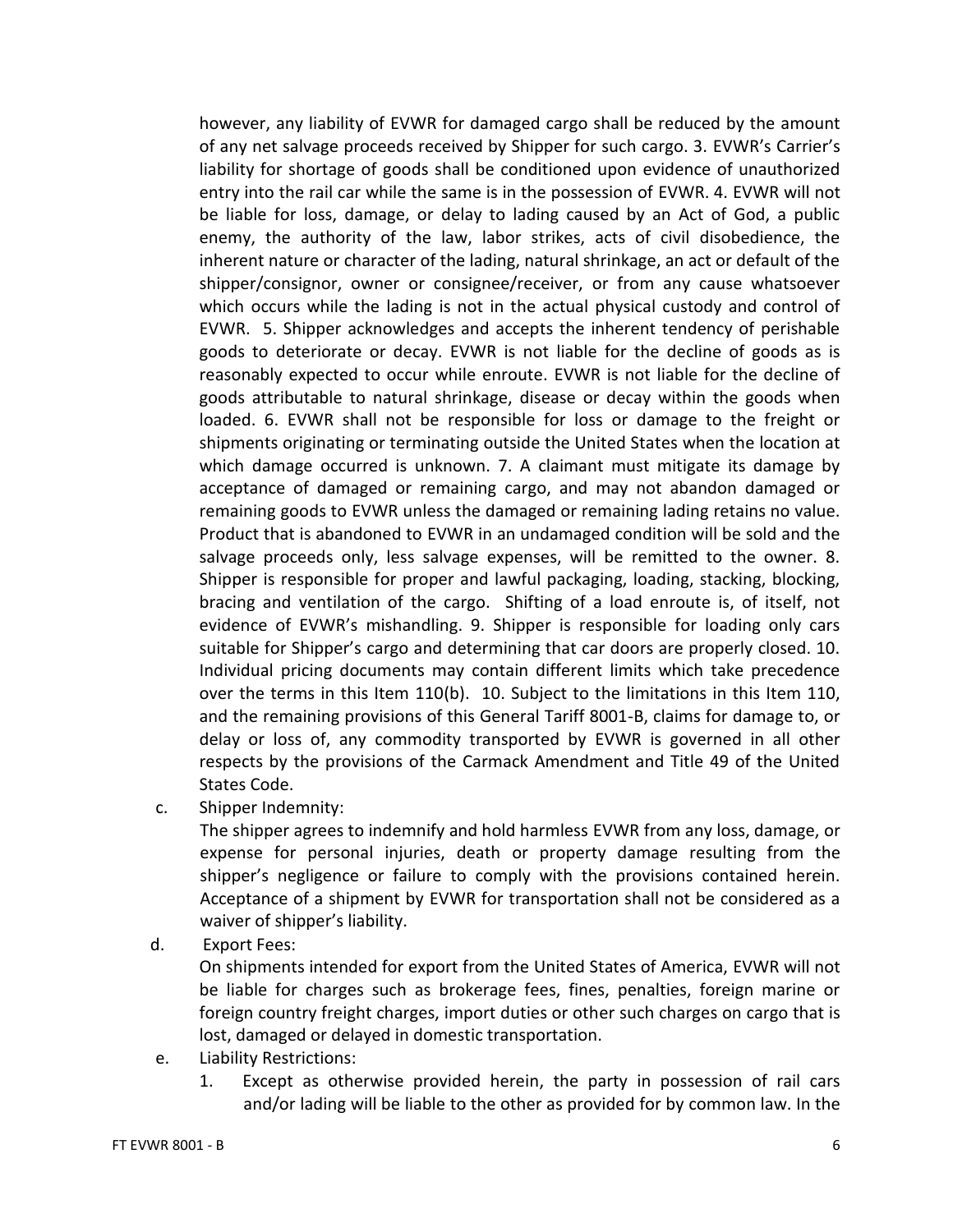event of an act or omission of any party involved in the transportation process; (shipper, rail carriers, receiver) is not the sole cause but contributes to any loss or damage, each party will be liable for only that portion of the loss or damage caused by its negligence.

- 2. Rail carriers are not liable for temperature, corrosion or humidity related losses unless mechanical protective service is requested, paid for and carrier owned or leased equipment is used.
- 3. Rail carriers are not liable for loss or damage caused by defective equipment when such equipment is not owned, or leased by rail carriers.
- 4. Cargo loss and damage claims presented to the EVWR will be resolved for the account of all domestic U.S.A. and Canadian rail carriers, while in this country, involved in transportation of shipments moving under the provisions of this publication, unless a connecting rail carriers tariff or agreement provides for more limited liability in which case the more limited liability provision will govern.
- 5. Rail Carriers will not be liable for more than \$250.00 per car load for the amount of internal revenue taxes paid or determined and customs duties paid on distilled spirits, wines, and beer previously withdrawn from bond, which were lost, rendered unmarketable or condemned by a duly authorized official by reason of fire, flood, casualty or breakage, destruction or other damage (but not including theft) resulting from vandalism or malicious mischief, if such damage or disaster occurred in the United States of America, and if such distilled spirits, wines or beer were held and intended for sale at the time of such disaster or other damage.
- f: Loss or Damage Verification and Disposition Provisions:
	- 1. Rail carriers have the right to inspect, weigh or reject shipments at origin, en route or at destination for non-compliance with the provisions contained in the applicable publications.
	- 2. Rail carriers reserve the right to inspect damaged cargo. As a condition precedent to payment of any claims against carriers for loss or damage, the consignee must within twenty-four (24) hours of shipment's arrival, notify the destination carrier, shipper and EVWR, if EVWR is not the destination carrier, of any claimed damage and allow destination carrier or its agent to inspect.
	- 3. Failure of the rail carriers to inspect damaged cargo, for whatever reason, will not relieve the burden of the claiming party to establish that cargo was received in a damaged condition nor will it be considered an admission of liability by the rail carrier.
	- 4. Shipper and/or consignee must mitigate damage by accepting the damaged cargo unless it is totally worthless and is without salvage value. Shipper and/or consignee may not abandon damaged or partially damaged shipments to the rail carrier when the damaged shipments retain any value. Product that is abandoned to the rail carriers in an undamaged condition shall be sold for account of the beneficial owner and salvage proceeds only, less any salvaging expenses incurred, shall be remitted to the beneficial owner.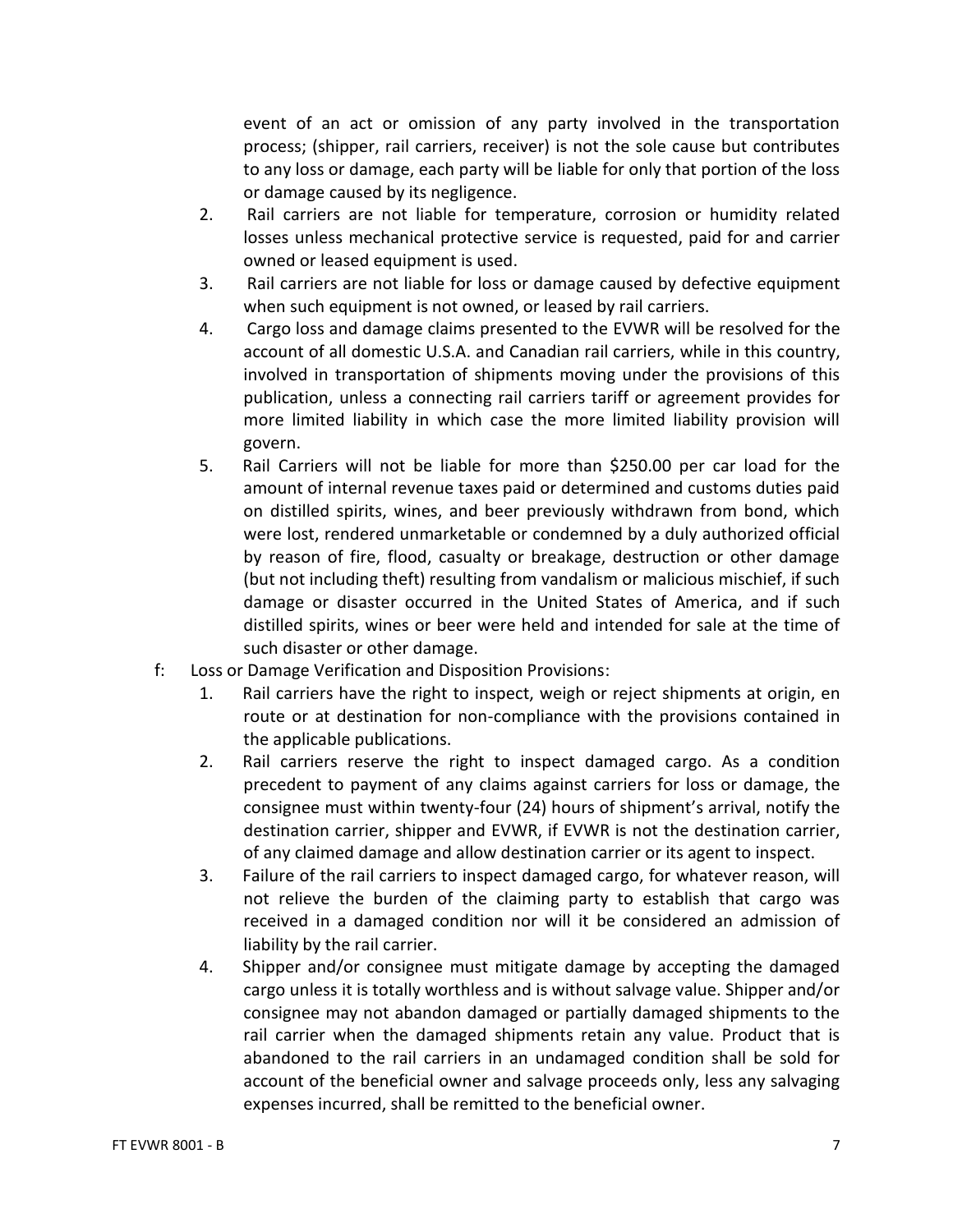- g: Claims:
	- 1. As a condition precedent to payment of a claim, claims must be filed in writing to Freight Claims Administration, 200 Clark Street, Paducah, KY 42003 or FAX (270) 444-4397 or freightclaims@palrr.com within nine (9) months of the delivery date or in the event of non-delivery, within nine (9) months of the expected delivery date. Such communication shall comply with the minimum requirements contained in 49 C.F.R. 1005.2(b). Claims may only be submitted by the beneficial owner or a party to the transportation agreement.
	- 2. In addition to the requirements of 49 C.F.R. 1005.2(b), all written claims must include the following documentation:
		- a. A demand for payment of a specific amount, with a statement of the formula or basis on which the damages are calculated, plus documentation to support the calculation.
		- b. Information identifying the rail shipment including equipment initials and numbers, shipper and receiver's names, notify party's name, shipping date and commodity.
		- c. Origin records or certification as to the condition and quantity of the cargo at the time tendered to the origin rail carrier. If shortage is involved, origin seal records must be furnished.
		- d. Destination records as to the condition and quantity of the cargo at the time received from the destination rail carrier. If shortage is involved, destination seal records must be furnished.
		- e. Verification of the amount claimed such as certified invoices or repair bills.
		- f. Evidence as to the disposition of the damaged cargo.
		- g. Carrier reserves the right to summarily deny any and all claims submitted that does not contain all or part of the aforementioned documentation.
- h: Seals:

It is the sole responsibility of the shipper to determine the type of protection necessary to protect the cargo, including but not limited to the use of seals and security devices. EVWR does not provide seals, apply seals, or determine if seals or security devices are appropriate or adequate, except in the case of contamination (see paragraphs below). Nor does EVWR, in all cases, inspect shipments for seal integrity. In the event that a seal or a security device is broken, or missing, the absence or breach of a seal will not create a presumption of contamination or theft without actual physical evidence. Documentation of the application of seals or security devices at origin is the responsibility of the shipper and the seal number(s) must be included on the bill of lading or shipping instructions and in any claim application.

For EVWR to consider a claim for contamination of cargo the shipment must be sealed by the actual shipper or its agent. The minimum seal will be a barrier type seal meeting American Society for Testing and Materials (ASTM) standards, a cable seal 1/8 inch in diameter, a high security bolt seal, or its equivalent. All seals utilized by the shipper will be sequentially numbered and recorded on the bill of lading or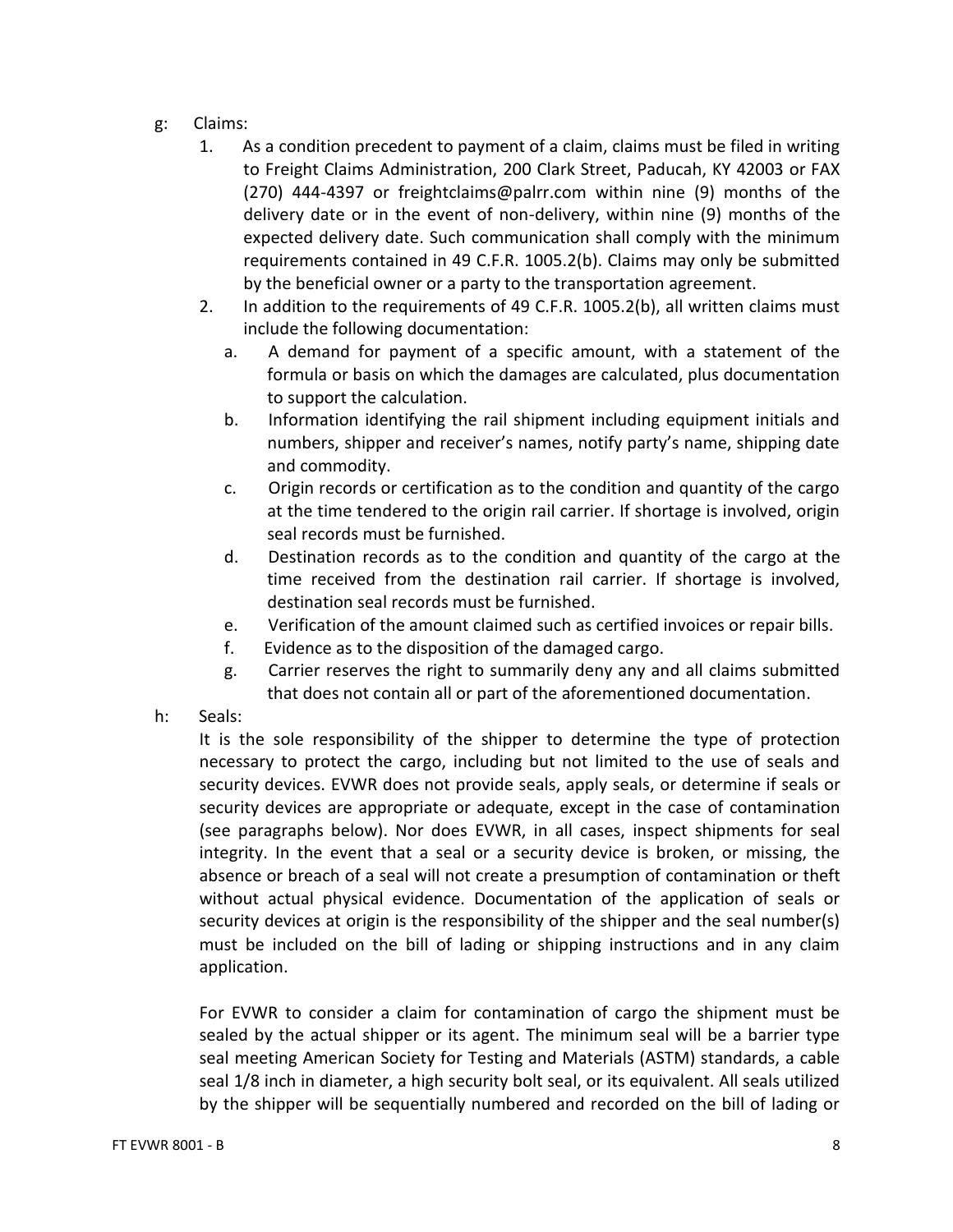shipping instructions. The shipper will maintain for one year a record of the date and time of the application of seal, and the identity of the person applying the seal.

# **Arbitration – Item 115**

To the greatest extent permissible by law, any and all irreconcilable disputes arising between the parties to this tariff shall be settled through final and binding arbitration. The parties to this tariff shall jointly submit irreconcilable disputes to final and binding arbitration under the Commercial Arbitration Rules of the American Arbitration Association after the pre-arbitration dispute resolution period has elapsed. The decision of the arbitrator(s) shall be final and binding upon the parties to this tariff. Each party to the arbitration shall pay the compensation, costs, fees and expenses of its own witnesses, experts and counsel. The compensation, costs and expense of the arbitrator(s), if any, shall be borne equally by the parties to the tariff. Any award from an arbitration proceeding under this Item shall be submitted to each party within five (5) days of the decision, with a formal opinion. The final award of the arbitration shall be binding and no other remedy at law or in equity shall exist for the parties under the terms of the tariff.

*Pre-Arbitration Dispute Resolution and Notification*: The parties agree that good-faith informal efforts to resolve disputes often may result in a prompt, low-cost, and mutually beneficial outcomes. The parties therefore agree that, before either party demands arbitration against the other, customer and Railroad, and any other party with an interest in the arbitration will meet and confer, in person or via telephone/videoconference, in a good-faith effort to resolve informally any claim covered by this Arbitration Agreement. The party initiating the claim must give notice to the other party in writing of their intent to initiate an informal dispute resolution conference, which shall occur within thirty (30) days after the other party receives such notice, unless an extension is mutually agreed upon by the parties. After thirty (30) days of such an informal pre-arbitration dispute resolution conference with the non-demanding party to the informal dispute, and if and only if, the dispute remains irreconcilable, then the party initiating the claim may request arbitration under the Commercial Arbitration Rules of the American Arbitration Association.

# **Receipt or Delivery of Freight – Item 130**

- a. Except as otherwise provided in Paragraph (c) or in other tariffs, cars of freight moving at line haul or switching rates will be delivered on and removed from privately owned or leased tracks near and connecting with this railroad's tracks without additional charge, provided there are no conditions which make it unsafe for EVWR locomotives to operate over such tracks or that prevent EVWR from receiving or delivering cars at its ordinary operating convenience.
- b. Except as otherwise provided in Paragraph (c) such cars will be received and delivered at loading and unloading locations on tracks designated by the customer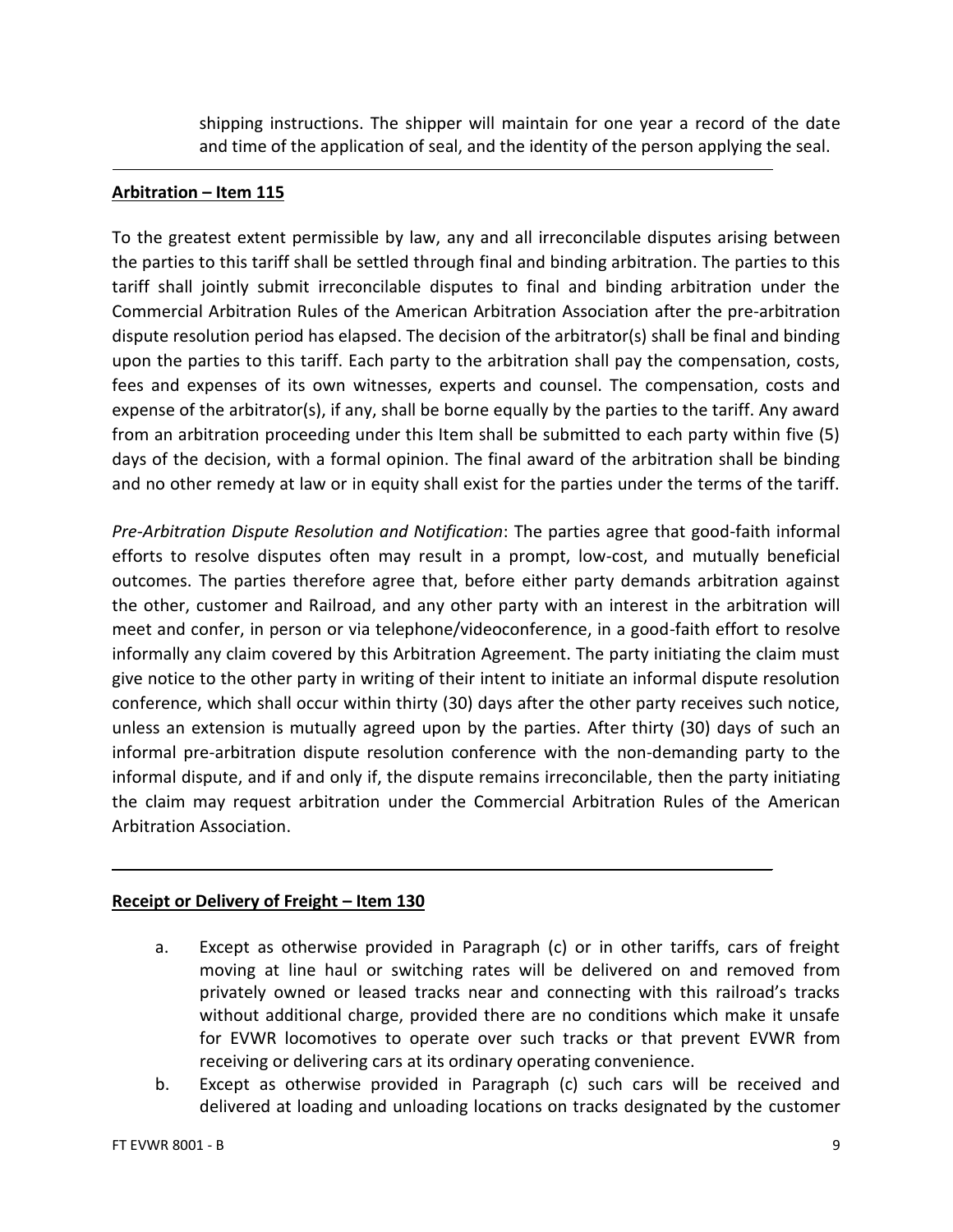within the facility without additional charge when that service can be performed in continuous movement at this railroad's ordinary operating convenience, and provided EVWR's locomotives can safely operate over such tracks.

- c. When receipt or delivery of a car or cars cannot be accomplished in continuous movement at EVWR's ordinary operating convenience because of any condition caused by the industry, EVWR will arrange for receipt or delivery as follows:
	- 1. If it appears that the delay will be of a temporary nature, the locomotive will be held at the nearest available location and the service completed when conditions permit. When such delay to EVWR's locomotive exceeds 30 minutes, the charge is \$60.00 for each five minutes or fraction thereof after the first 30 minutes of delay. The time of the delay will be measured from the minute the conductor determines that the industry is unable to accept service.
	- 2. If, after a period of delay, the condition preventing completion of service has not been eliminated, EVWR may, at its option, withdraw its locomotive and place any car or cars on available track inside or outside the facility. Subsequent movement by EVWR of any car or cars so moved will be subject to Intra-Plant or Intra-Terminal charges, as the case may be.
- d. "Continuous movement" means a movement between EVWR's tracks and the designated location of receipt or delivery within the facility without any delay due to a condition of which the industry is responsible.
- e. "Ordinary operating convenience" means the time of arrival of EVWR's locomotive and contemplates only one switch per service day except when additional switches are made by this railroad at its sole option. Any other switching service on request of the industry is not "ordinary operating convenience" and subject to additional charges.

# **Security Deposits for Payment of Demurrage and Other Accessorial Charges – Item 170**

A security deposit to insure payment of any demurrage, detention, storage or other accessorial charges that may accrue will be required from any consignor, consignee, beneficial owner, or other responsible parties, hereafter referred to as customer who fails to pay demurrage, detention, storage or other accessorial charges after specific written demand referring to this tariff provision. EVWR will give the customer 10 days' written notice before the provisions of this item are invoked.

The deposit must be paid in cash, certified check, cashier's check or money order before any freight car is delivered to such customer for loading or unloading.

The minimum deposit for each freight car will be the average amount of demurrage, detention, storage or other accessorial charges outstanding at the time this tariff provision is invoked against the customer. The maximum amount of deposit will be determined by EVWR's credit office through other alternative forms of security. The credit office may waive the minimum deposit per car by accepting a revolving deposit of \$1,000 to \$10,000 based on traffic volume.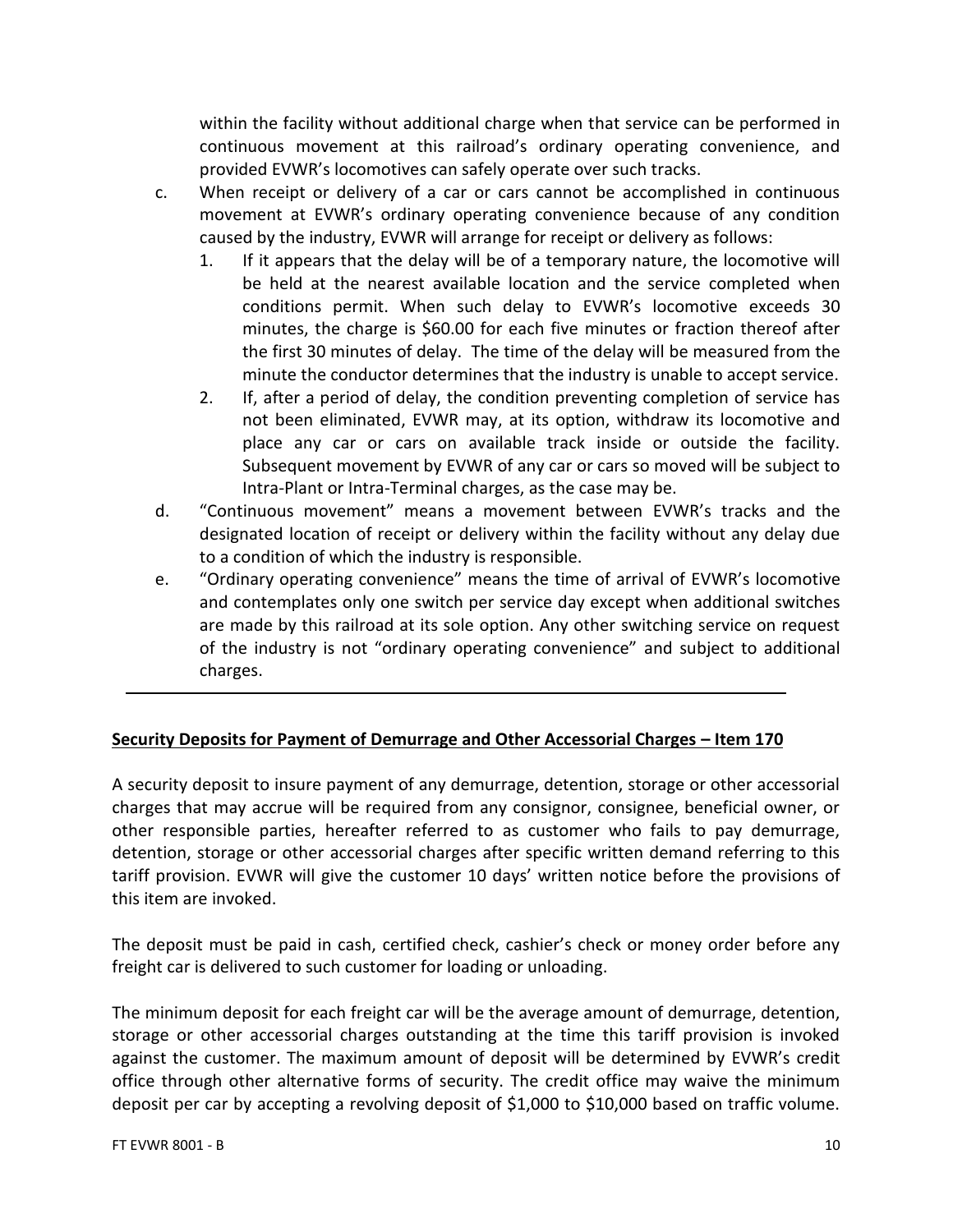The deposit will be held in a non-interest bearing escrow account to guarantee payment of and to be applied against any demurrage, detention, storage or other accessorial charges which may accrue since the implementation of the security deposit arrangement.

EVWR will refund the deposit or balance of the deposit within 30 days after notification by its agents that the equipment has been released to this railroad. Any demurrage, detention, storage or other accessorial charges will be deducted from the deposit before any refunds are made. The deposit or balance of the deposit may be transferable to another freight car to cover charges incurred since the implementation of the security deposit arrangement.

Security deposits will no longer be required after the customer has paid all outstanding demurrage, detention, storage and other accessorial charges and has given assurance in writing to the satisfaction of this railroad's credit office that future demurrage, detention, storage and other accessorial charges will be paid within the credit period.

# **"Order", "Order Notify" Shipments - Item 175**

EVWR does not provide Order/Notify service. Bills of lading or shipping instructions tendered to EVWR in the form of an order/notify bill of lading will be handled as straight bills of lading. Instructions to the effect of requiring EVWR to not complete delivery of a shipment until either securing authorization for delivery from the shipper or some other party, surrender of the bill of lading or notification by EVWR to the shipper or some other party shall have no effect and be void regardless of whether such instructions are contained in a straight or an order/notify bill of lading; and EVWR shall have no liability for delivering a shipment to the consignee listed in the bill of lading in such circumstances.

# **Cars Loaded Improperly or in Excess of Maximum Load Limit – Item 180**

- a. Carload freight must be loaded in conformity with Association of American Railroads' Closed Car and Open Top rules. Carload freight must not exceed the maximum load limit stenciled on cars or the gross weight of car cannot be in excess of the track weight limit at any point along the route of movement. Cars found to be overloaded or improperly loaded while on the tracks of EVWR, or cars interchanged from EVWR to another carrier which are returned to EVWR because such cars are overloaded or improperly loaded, will either be returned to the shipper for adjustment, or placed at a location suitable for adjusting the load, the location of which will be at the discretion of EVWR.
- b. Improperly and/or overloaded cars will be subject to a charge of \$750 per car in addition to any applicable freight, switching, weighing, demurrage and or storage charges.
- c. Cars covered by this item will be subject to EVWR demurrage rules and charges, and no free time or credits will be allowed. Demurrage will begin upon notification to customer of overloaded or improperly loaded condition, or placement of the car at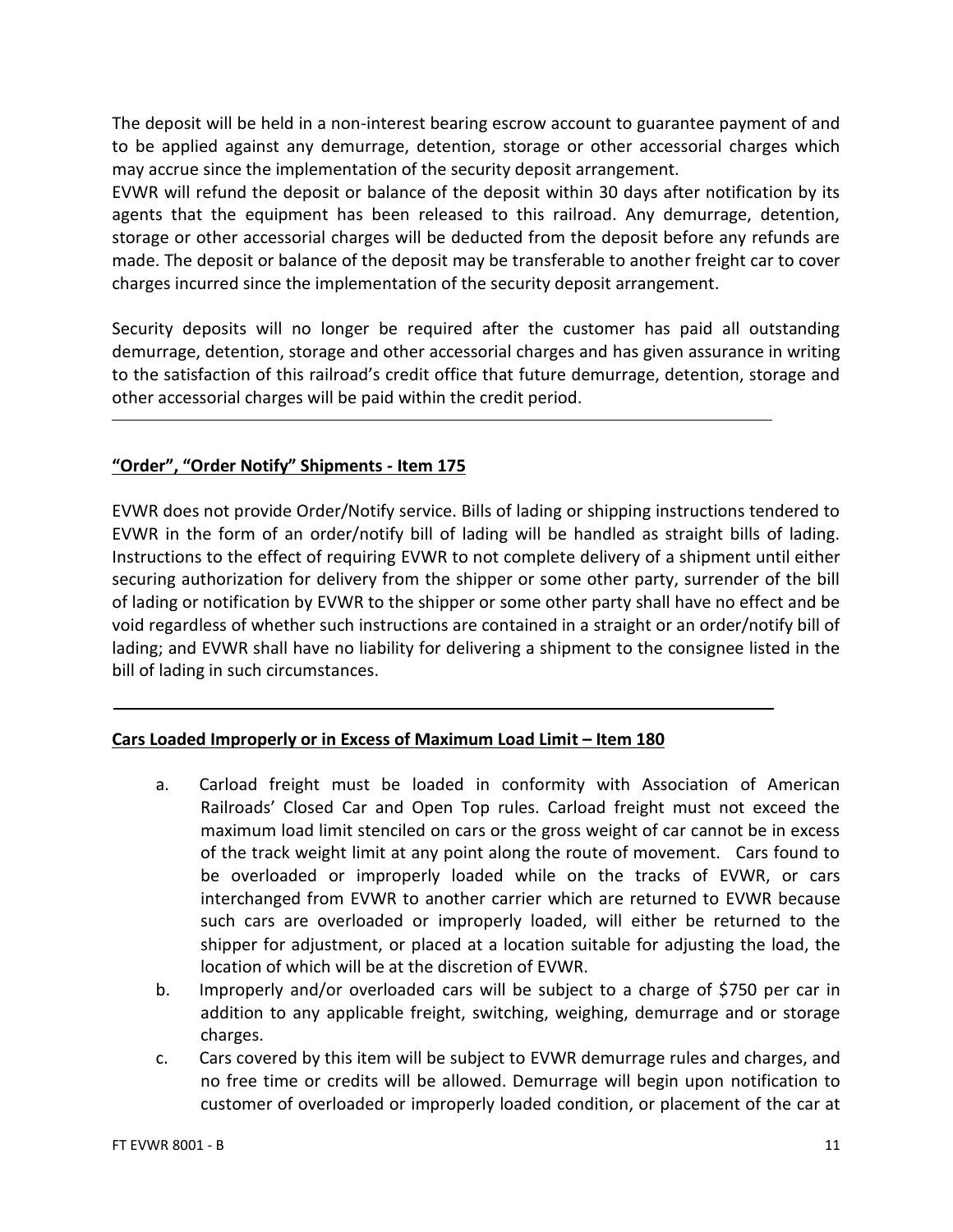the location for adjustment of the car, whichever occurs last.

- d. Cars found to be overloaded or improperly loaded at a loading point served by EVWR will not be moved until the load has been adjusted. Demurrage will continue until the car is released and accepted by EVWR. No additional free time will be allowed.
- e. All arrangements and costs for load adjustment shall be the responsibility of the shipper. 72 hours after notification to the shipper if no instructions or arrangements have been made by the shipper to have the load adjusted/reduced, EVWR may, at its discretion, have the load adjusted. All costs for load adjustment will be billed to the shipper by EVWR. Any applicable freight, switching, weighing and demurrage charges will apply.

#### **Payment of Charges – Item 185**

Shipper or consignee shall be liable for payments of the transportation charges accruing on a shipment and nothing herein shall limit the right of EVWR to require at time of shipment the prepayment or guarantee of charges. Shipper will pay EVWR if shipment is prepaid, or be responsible for payment if shipment is made collect, and pay immediately upon presentation of a bill unless credit has been granted by EVWR. If shipper or consignee has established credit with EVWR, the EVWR's credit terms and conditions will supersede any prepayment or payment upon demand requirement. If transportation charges have not been prepaid, or shipper or consignee has not entered into an agreement for credit, EVWR shall not make delivery of the shipment without payment or guarantee by shipper or consignee of all charges. Placement of equipment by EVWR under credit agreement for loading shall be deemed acceptance of shipment for the purpose of incurring freight charges under a credit agreement.

Acceptance of shipment by consignee or beneficial owner shall be deemed acceptance of responsibility for payment of all charges accruing on the shipment, including, but not limited to demurrage and switching services performed at destination. Such payment shall be in U.S. dollars.

#### **Error in Billing Freight by Shipper – Item 190**

If a car is tendered to carrier for shipment and after the line-haul transportation commences it is discovered that through error of the shipper the car is empty, freight charges will be assessed from origin to point at which car is discovered to be empty.

#### **Requests for Carrier Cars for Loading – Item 200**

All requests for carrier supplied cars for loading must be submitted to EVWR, who reserves the right to furnish cars from the following sources:

- EVWR's owned or leased fleet
- Other Carriers' cars readily available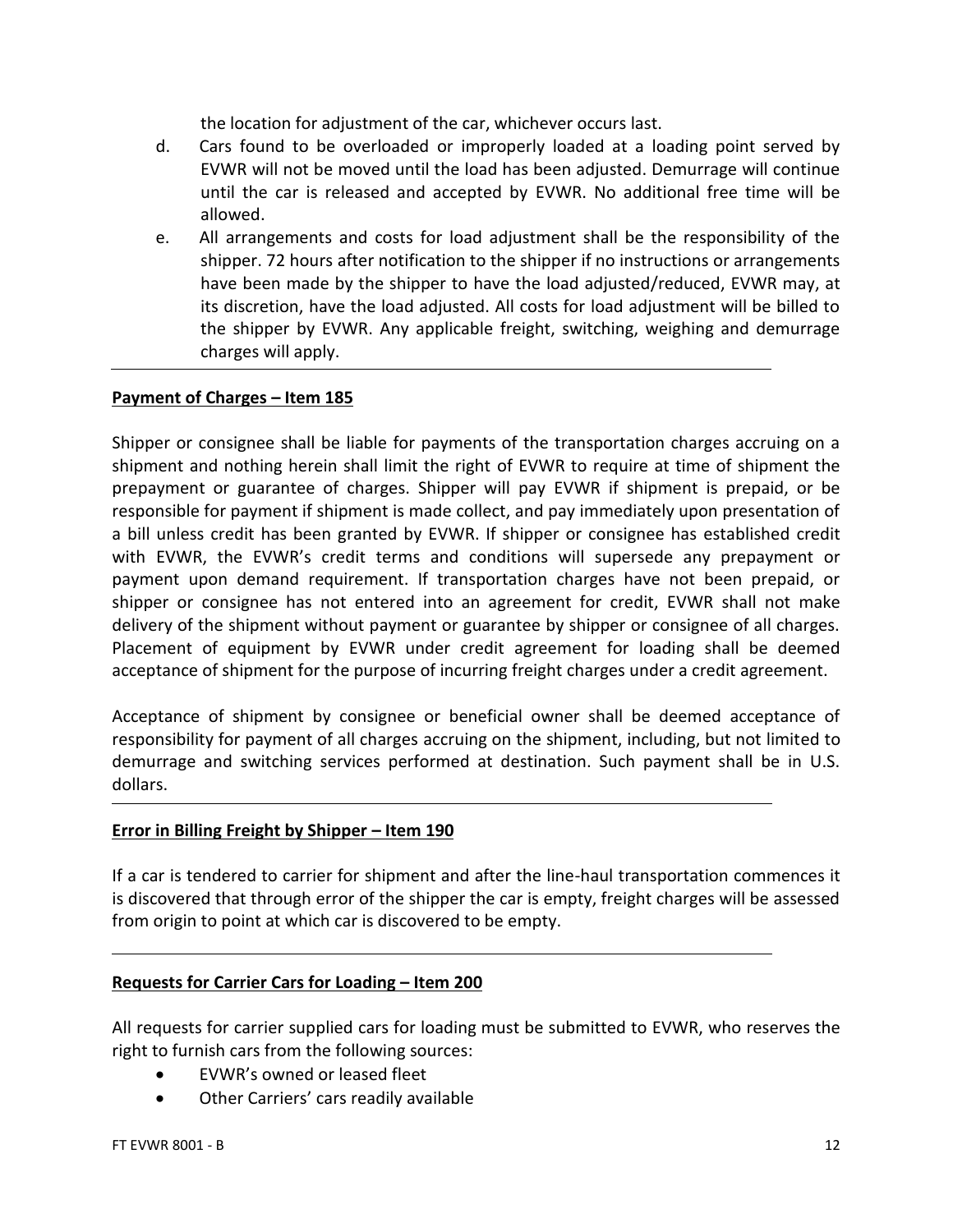- Nationwide pools provided to support certain commodities
- A connecting Carrier who will be involved in the route.

# **Misloading of Railcars – Item 210**

If a railroad owned or leased car is supplied to a customer for loading by a carrier connecting to EVWR, and such car is loaded in line haul service via a carrier other than the carrier supplying the car, customer will be charged a misloading fee of \$500.00, which fee accrues wholly to the account of EVWR. The affected connecting carriers may additionally charge a fee for misloaded cars in addition to the EVWR fee.

#### **Ordering Empty Cars in for Placement by Specific Car Number – Item 220**

When empty cars are stored or otherwise held for loading, and customer requests such cars per day for placement by specific car number (as opposed to ordering in "any empty cars" or "the next cars in line"), then an "Ordering Empty by Car Number" charge of \$80.00 per car applies. Charge applies regardless of car ownership and whether the cars are stored or held on railroad tracks or on customer lease tracks.

#### **Cars Ordered and Not Used – Item 230**

If a railroad owned or leased empty car is ordered for loading and the service of switching and placing it has been performed and the car is not loaded, a fee of \$250 in addition to the published intraterminal switching charge will be assessed against the person, firm or corporation ordering such car. In the event a car is rejected account not suitable for loading, this item will not apply if party ordering the car advises this railroad of rejection and condition that caused car to be rejected within twenty-four (24) hours exclusive of Saturday, Sundays and holidays, after actual placement. These provisions will also apply in connection with cars held on constructive placement on shipper-owned or leased tracks. In connection with firms that perform their own switching, switching charge will not apply if cars are rejected account not suitable for loading.

# **Cleaning Requirements for Carrier Cars – Item 240**

With the exception of railroad-owned securement devices, each railroad owned or leased car must be completely unloaded, clean and have all doors and hatch covers properly closed and secured prior to being released as "empty." Customers are responsible for all charges arising from the release of a railroad owned or leased car that is not empty and clean, including but not limited to charges for cleaning, switching or line haul movement to the nearest point where the car can be cleaned. Customer shall indemnify and hold EVWR harmless for all liability, claims loss and expenses resulting from customer's failure to properly close and secure doors or hatches.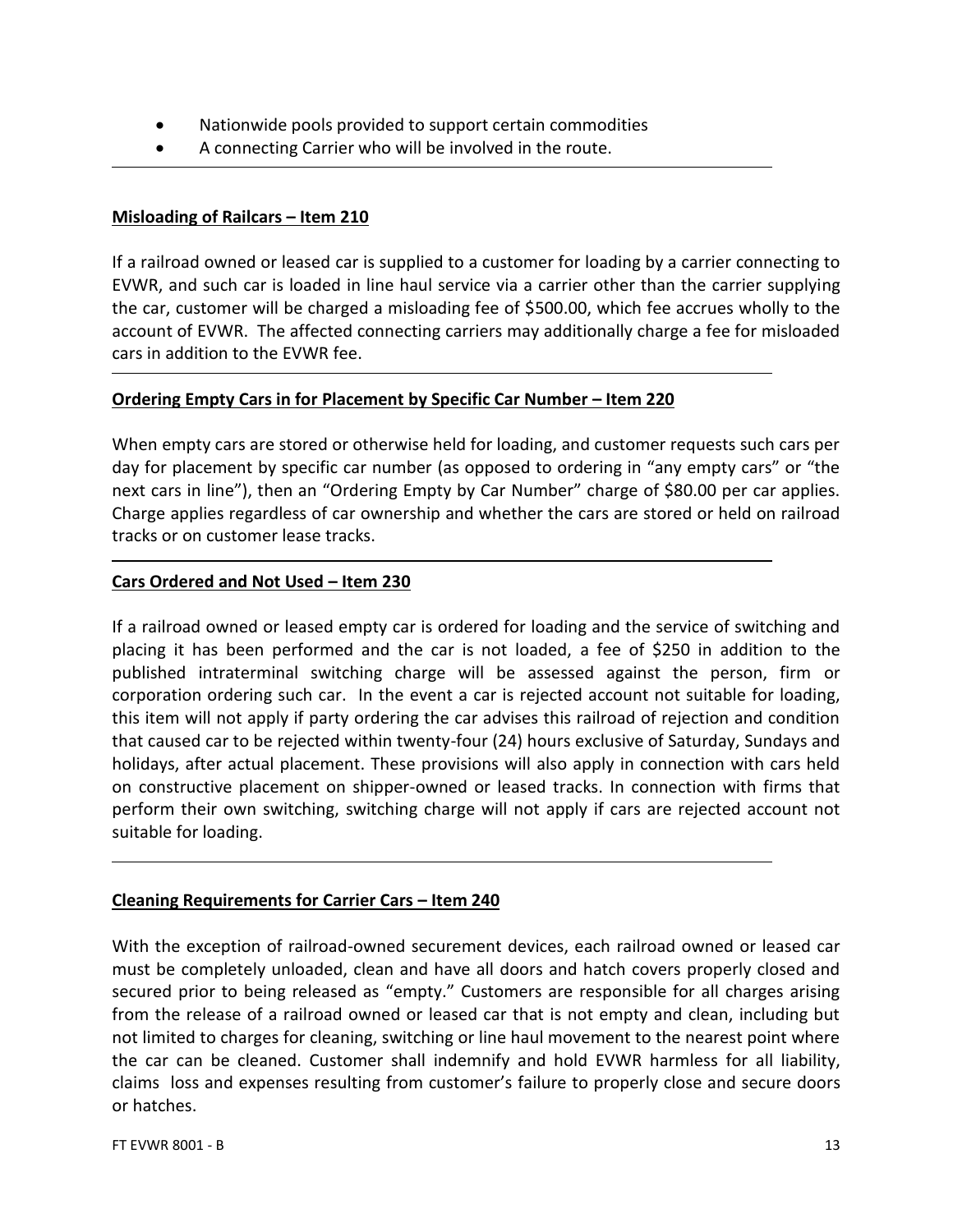# **Shipping Instructions – Item 250**

- a. **Shipments Billed on EVWR (Local or Interline Forwarded):** All shipping instructions must be submitted by the Consignor or person acting on Consignor's behalf using EVWR's internet web site, www.evwr.com, or via previously agreed-upon means of Electronic Data Interchange. Consignors may make arrangements directly with third party logistics services providers to submit shipping instructions on their behalf via the same methods. In emergencies, EVWR will accept shipping instructions via telefacsimile at its Customer Service Center, 270-444-4347 or by email to customerservice@palrr.com, and may charge up to \$100 for any bill of lading received. EVWR will not accept delivery of shipping instructions by fax, US Mail, express service, personal delivery, or otherwise. Shipping instructions must contain all the information necessary to transport the shipment to its final destination. Required information includes, but is not limited to: Car initial and number, shipper name, origin, destination, consignee name and address, care of party (when using a thirdparty unloader), route, load or empty status, commodity description, standard commodity code, net weight and unit of measure, and payee (party responsible for the freight charges). Hazardous materials shipments also require UN Number, Class Number, Packing Group and a 24-hour emergency contact number. Consignors must provide in their billing instructions to EVWR any and all additional information as may be required by the other carriers in the route, including but not limited to required information for transborder shipments. Cars held for complete instructions may be subject to a hold charge of \$500 per non-hazmat car and \$1,500 per hazmat car and the car will be subject to demurrage/storage charges without free time until such time that complete delivery and payment instructions are received, in addition to incidental switching charges that may occur. All shipments received and accepted are transported subject to all applicable circulars, tariffs, contracts, price quotations, and the terms of the Uniform Straight Bill of Lading.
- b. **Interline Shipments Received by EVWR:** In the case of shipments terminating on EVWR and originating on a railroad connecting directly or indirectly to EVWR, it is the responsibility of the consignor to provide complete shipping instructions to the originating carrier to affect accurate delivery and billing as described above through the means of standard EDI information exchanges. Failure to provide all required information will subject the shipment holding, demurrage/storage, switching and incidental charges as described above, until complete information is received.

# **Charges for Cars with More than Four Axles – Item 260**

Charges for Intraplant, Intra-terminal or Reciprocal switching will be confined to cars having no more than four (4) axles. When cars with more than four (4) axles are used, the charges for such service will be 200 percent of that shown for the same service applicable on cars with four (4) axles.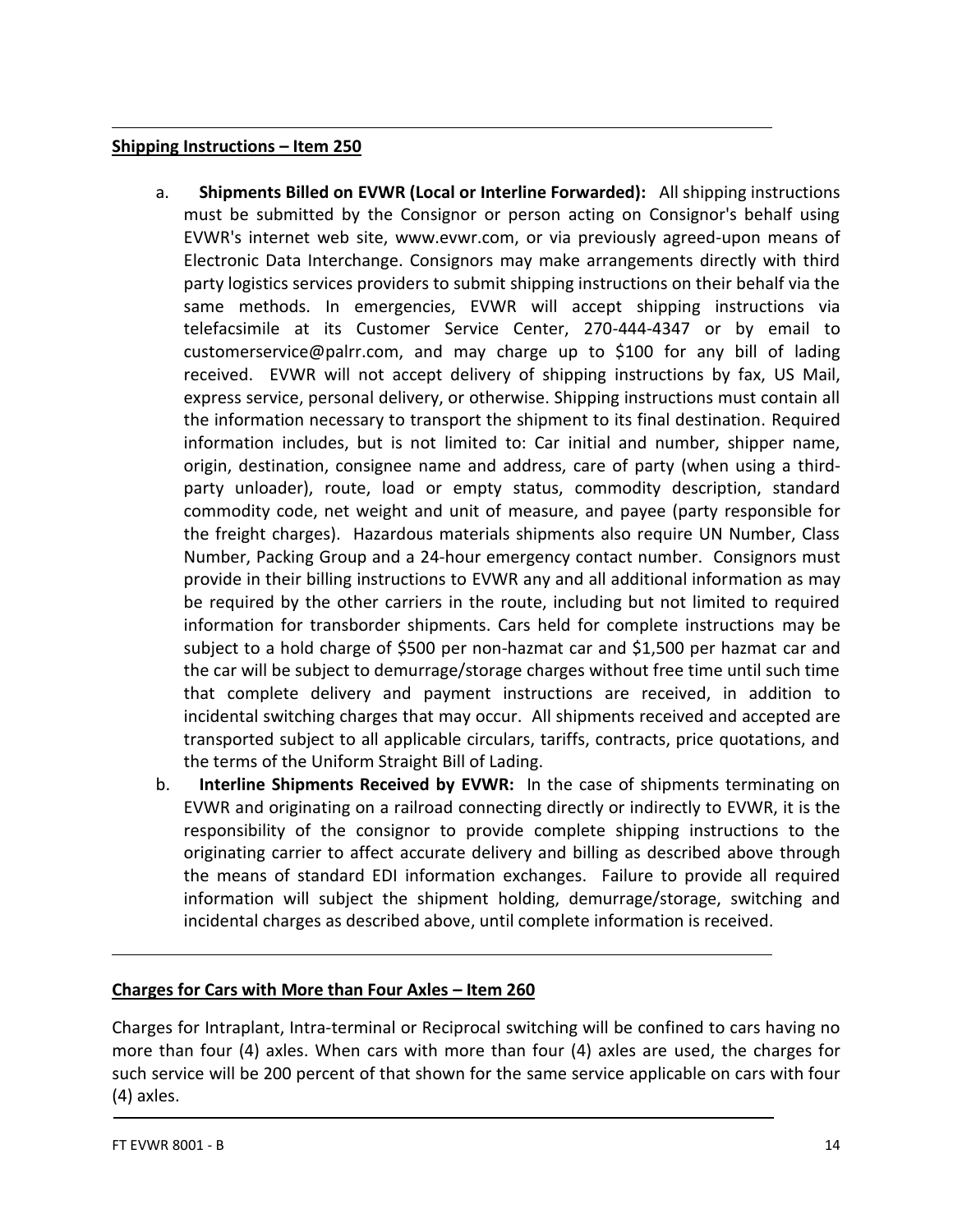# **Idler and Buffer Cars – Item 270**

An idler car is an empty car, on which no part of a load rests, that is used in transporting freight of unusual length or excessive weight for the safe transportation or protection of lading. Buffer cars are empty cars used in transporting loaded unit trains of flammable commodities. Customers with loaded moves that require idler or buffer cars will be charged \$500 per idler or buffer car (one way).

# **Charges for Articulated Cars – Item 280**

On movements of articulated cars (two or more units permanently or temporarily joined together), the switching charges published in this tariff will apply separately to each unit of the articulated equipment.

# **Charges on Cars Held for Instructions or Cancelled Billing – Item 290**

In the absence of specific provisions to the contrary, the following will apply:

- a. When on shipper's order loaded or empty cars are removed from industry or industry leased track and held by this railroad awaiting billing instruction, the move will be subject to a "pull and hold" charge of \$500 per car, and the car will remain on continuous demurrage or storage until billing instructions are received.
- b. When on shipper's order, a shipment described in paragraph (a) is returned from whence it came, the return move will be subject to an intra-terminal switching charge.
- c. "Pull and hold" service is provided at EVWR's discretion, subject to availability of sufficient capacity to hold such cars.
- d. EVWR will not provide "pull and hold" service for cars containing Toxic Inhalation Hazard (TIH) or Poisonous Inhalation Hazard (PIH) commodities, as defined in AAR Circular No. OT-55.
- e. When, after billing instructions are submitted, cars are removed by EVWR from industry, leased track or team track, prior to departure from origin station are subsequently ordered back to the original industry, leased track or team track, the intraterminal switching charge, will be assessed for the movement of the car, and the car will remain on continuous demurrage in the demurrage account of the party in whose name the car was ordered for loading, and a billing cancellation charge of \$150 per bill of lading will apply.

# **Intra-plant Switching – Item 330**

Intraplant switching is a switching movement from one location at an industry to another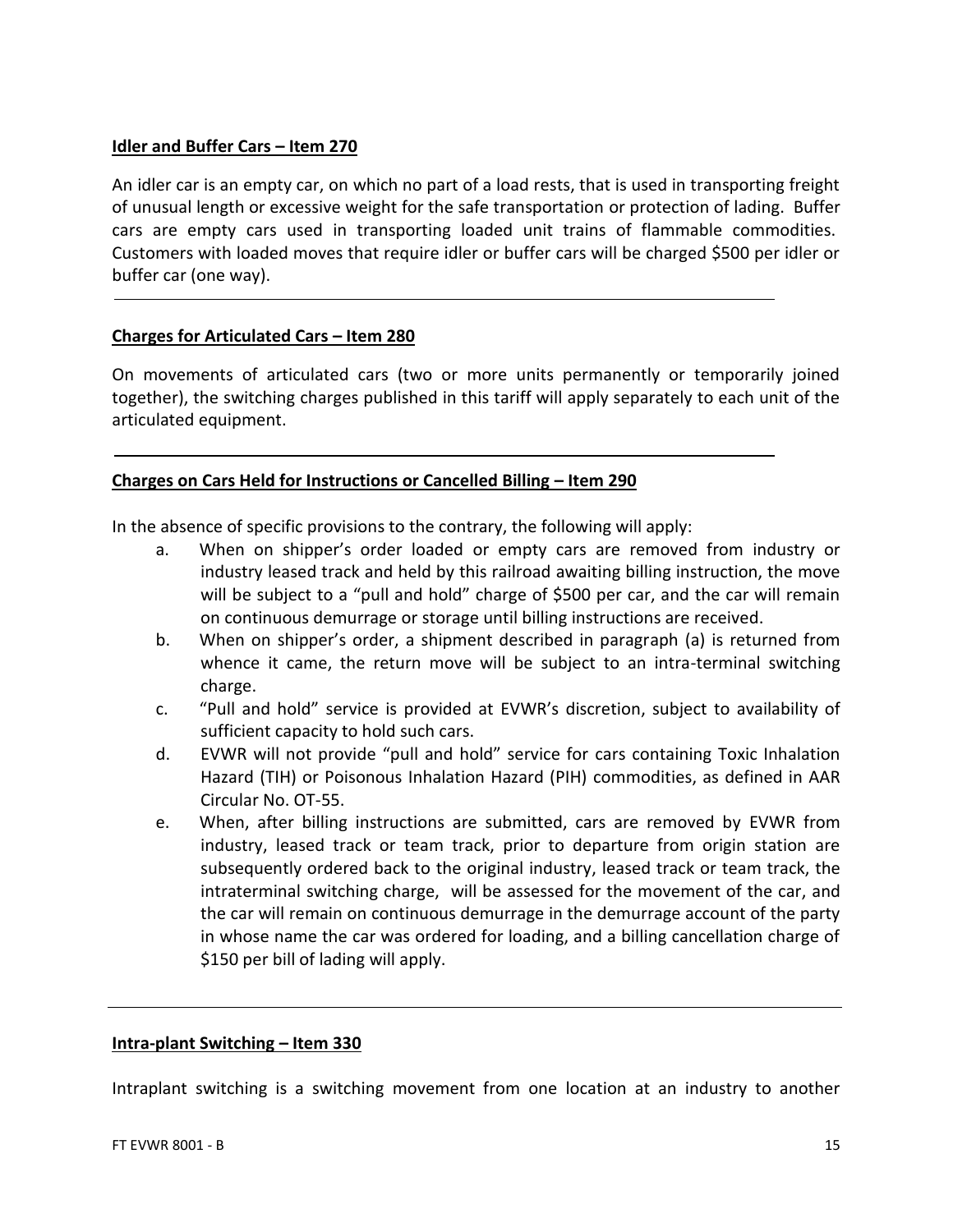location at the same industry where the service can be performed without leaving the industry tracks and industry's property boundary. The charge for this service is \$275 for each one way movement.

# **Intra-terminal Switching – Item 340**

Intra-terminal switching is defined as a switching movement, other than Intraplant or Intermediate switching, meeting one of the following criteria:

- Between industries within a station on this railroad but not to or from interchange with a connecting railroad
- Between industries and their lease tracks within a station on this railroad
- Between a serving yard track and a lease track within a serving yard
- Between tracks within a serving yard where in-transit storage occurs.

The charges for this service vary due to the following circumstances:

- a. Load or empty, \$275 per each one-way segment with the exception of (b) below.
- b. A loaded move following a loaded move will be billed at \$550 per car, per one-way segment.

#### **Switching and Holding Charges on Cars Held in Route – Item 360**

When on shipper's or consignee's instructions loaded cars, or empty cars moving on own wheels, are held by EVWR within the route in its serving yard and/or terminal boundaries, pending delivery to the original destination and consignee, intra-terminal charges in accordance with item 340, will be assessed against the party responsible for issuing the instructions. If due to capacity constraints, carrier must move subject cars to a holding point outside of the serving yard and/or terminal boundaries, line haul charges will apply from the point where the service was requested to the point where the cars are held and from the point where held to the original destination. The charges provided in this item are in addition to applicable demurrage and storage charges defined in EVWR 9000-Series Tariff.

# **Furnishing of Dedicated Freight Train Service – Item 370**

This railroad will furnish dedicated freight train service between any two points on this railroad, either as a local movement or as a portion of a joint line movement

- a. when required by tariff provisions, or
- b. when required by directive of a federal or state agency, or
- c. when requested by consignor or consignee (or the agent of either) and subject to this railroad's convenience.

When such service is to be provided on request (see (c) above), such request must be made in writing (or orally and confirmed in writing) and must include consist, date and time of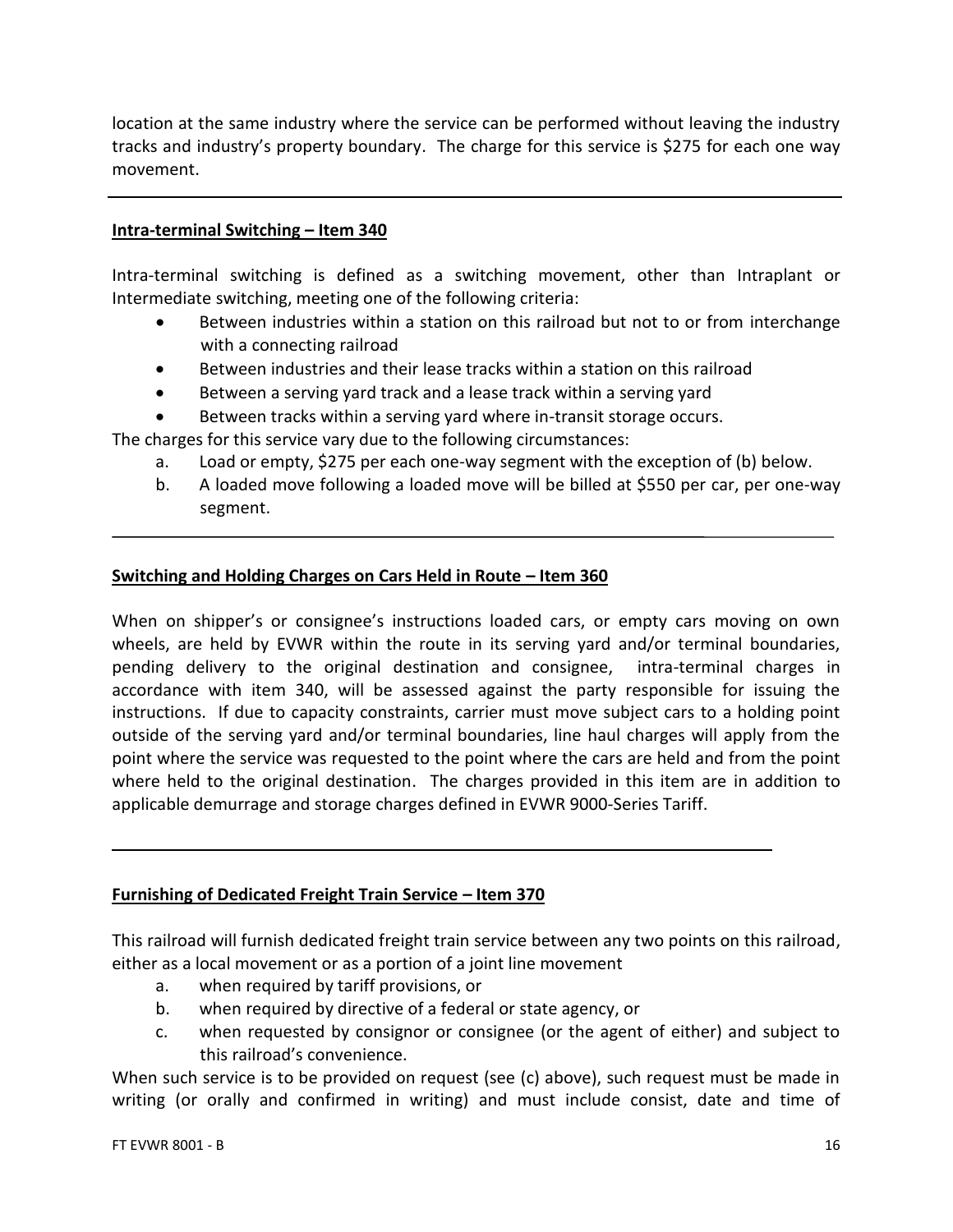movement routing and any other information and instructions pertinent to the movement and must be given in time to permit this railroad to make necessary arrangements for the movement, including the assembly of equipment and personnel.

The charge for this service is \$125 per mile for the distance over the actual route of movement on this railroad subject to a minimum of 110 miles in addition to applicable freight charges on the commodities transported and any other applicable charges. If a movement involves more than one origin point and/or more than one destination point on this railroad, each movement from one such point to the next such point will be considered a separate service. In providing dedicated freight train service, this railroad reserves the right to handle other shipments in the course of providing such service.

# **Furnishing Extra Switching Service – Item 380**

Upon specific request of the shipper or consignee, EVWR will operate extra switching service, which is defined as service requested by the shipper or consignee at a time or date other than the scheduled regular service and/or EVWR's operating convenience. Charges will be assessed against the party requesting the service according to the following circumstances:

- a. \$400 per hour or fraction thereof but not less than \$800 for each extra service, provided the service is performed by a regular switching assignment.
- b. \$400 per hour or fraction thereof but not less than \$3200 if the extra service must be performed by an extra switching assignment.

# **Diversion or Reconsignment – Item 390**

One diversion or reconsignment will be allowed on a shipment received on the tracks of the EVWR, provided no previous diversion or reconsignment has taken place on the same shipment, subject to the following conditions:

- a. Definition A single change in name of consignor or consignee, and/or a single change in destination or place of delivery a destination, and/or a change in route.
- b. Diversion or reconsignment may be made only at a point intermediate between interchange with line haul carrier and origin or original destination.
- c. The rate to be used will be the through rate from point of origin to final destination, in addition to the rate from point of origin to diversion point, or from diversion point to final destination, whichever is higher, as a minimum.
- d. Diversion or reconsignment will only be accorded when order is placed with an authorized agent of the EVWR prior to arrival of car at destination and in time to permit instructions to be relayed to yard personnel.
- e. The charge for diversion or reconsignment shall be \$250 per car.
- f. The original bill of lading should be surrendered or other proof of ownership established.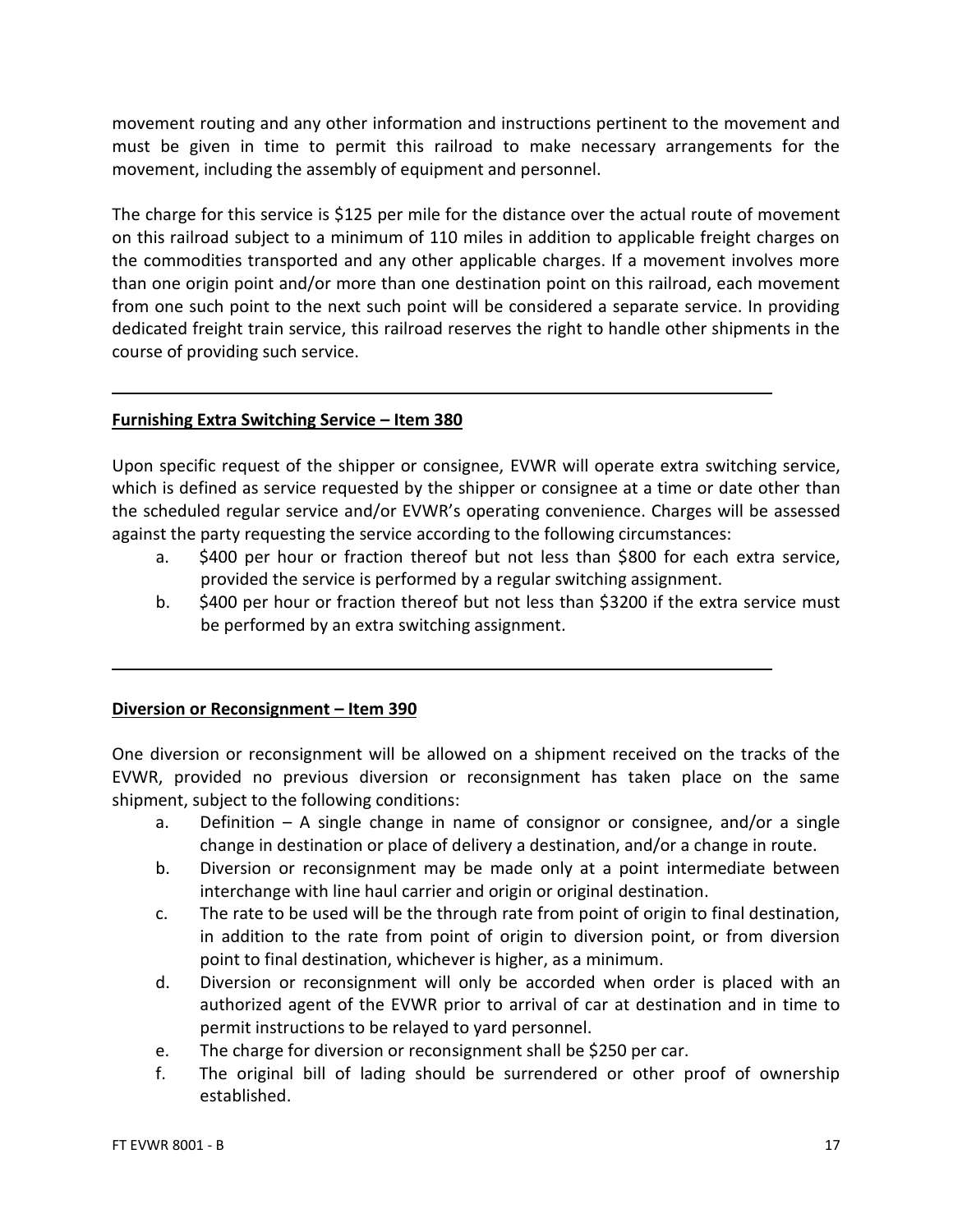- g. A request for diversion or reconsignment must be made or confirmed in writing.
- h. When an order for diversion or reconsignment requires the application of a rate and/or route which cannot lawfully be applied via the point at which the diversion or reconsignment is made, prompt notice shall be given to the party requesting the diversion or reconsignment.

# **Weight Agreements & Weighing– Item 400**

- a. Freight rates in contracts and tariffs will primarily not be based on lading weight, but on other criteria such as car capacity, car length, car type, etc. Freight rates may be weight based only upon mutual agreement of EVWR and Customer.
- b. When a car is weighed at the shipper's or receiver's order at a track scale of this railroad for reasons other than determination of freight charges, the weigh charge will be \$300 per car if the nearest scale is located at the same station as the origin station of the car, in addition to the applicable Intra-terminal switch charges.
- c. When weighing or reweighing is performed at industry's orders at a track scale owned by subject industry, the charge will be \$200 per car, plus the applicable Intra-plant or Intra-terminal switch charge.

# **Interchange Error Movements – Item 420**

- a. Cars, loaded or empty, received by EVWR in error or without forwarding instructions from the delivering carrier, will be returned to the delivering carrier or forwarded to the proper carrier within the same switching district at a charge of \$250 per car. Charge will be assessed against the delivering carrier.
- b. Loaded cars destined to stations on the EVWR, or for subsequent movement and interchange to other connecting carriers, delivered to the EVWR at the improper junction (based on the route applicable for protecting the appropriate rate or charge), will be subject to a charge of \$500.00 per car for returning the car to the delivering carrier, or at EVWR's sole option, moving the car to the final destination or proper interchange point with the connecting carrier. This charge will be assessed against the delivering carrier and will not, in any way, alter or affect the normal interline freight settlement between carriers as stipulated in the appropriate Association of American Railroads Railway Accounting Rules.

# **Set Back Charges on Reconsigned Cars – Item 430**

When a loaded railcar of either private or railroad ownership is received in interchange by this railroad and is subsequently ordered to be reconsigned or diverted (before leaving the interchange point), to a new destination where this railroad will not act in the capacity of a line haul carrier in the route, then a charge of \$200.00 per car shall be assessed for the service of returning the car to the designated railroad. This charge shall be in addition to any charges provided in Item 420 of this tariff.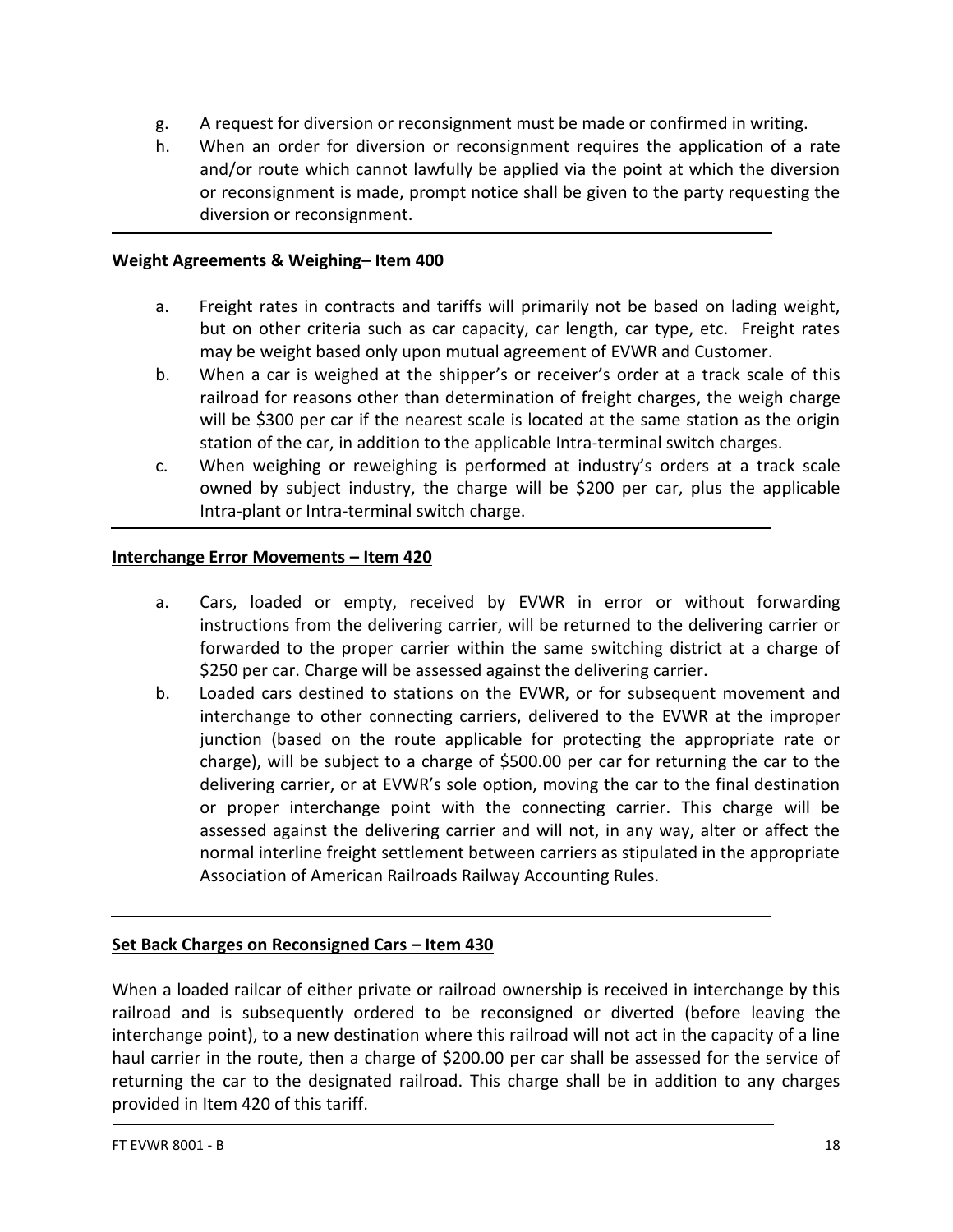# **Charges for Moving Empty Railcars – Item 440**

When an empty (Note 2) railcar is moved by this railroad, and said railcar is being returned to origin from a loaded movement in which this railroad participated as a line haul carrier, that movement shall be free of charge. All other movements of empty railcars shall be chargeable at a rate of \$350 per car for cars interchanged with CSX at Evansville, IN or for local moves on EVWR, and shall be chargeable at a rate of \$750 per car for cars interchanged to BNSF at Woodlawn, IL or UP at Mt. Vernon, IL. The charge shall be applied in any direction each time a car is moved between two EVWR stations.

Note 1 – Applicable only in privately owned or leased railcars, except will apply in railroad owned or leased railcars when moving from or to a facility for car cleaning, repair or alteration. No mileage allowance will be paid on the private railcars moving under the provisions of this item.

Note 2 – Cars containing product residue which exceeds seven percent of the weight of the marked capacity of the car shall be considered a loaded car and will be charged utilizing otherwise applicable rates.

# **Transportation of Empty Private Railcars – Item 450**

Transportation rates published in tariffs, special quotes or contracts by EVWR or by another railroad that interchanges with EVWR, include the movement of empty railcars on EVWR via reverse route to the point of loading (for local or interline forwarded shipments originating on EVWR) or returned to the connecting carrier via reverse route (for loaded interline received shipments terminating on EVWR). All other empty private car moves are subject to switching and/or line haul charges, as the case may be. Cars containing product residue which exceeds seven percent of the weight of the marked capacity of the car shall be considered a loaded car and will be charged accordingly.

#### **Private Car Mileage – Item 460**

EVWR is not a party to the RIC 6007 Tariff Series. EVWR does not pay private car mileage unless specified in any particular tariff or contract to the contrary.

#### **Industry Sidetracks – Item 500**

In order to provide line haul and/or switching services, EVWR must access privately owned industry sidetracks. Industries are required to establish side track agreements with EVWR to govern their safe operations. In the absence of a private sidetrack agreement, the following terms and conditions will govern, however EVWR reserves the right to decline service on a sidetrack in the absence of a private sidetrack agreement.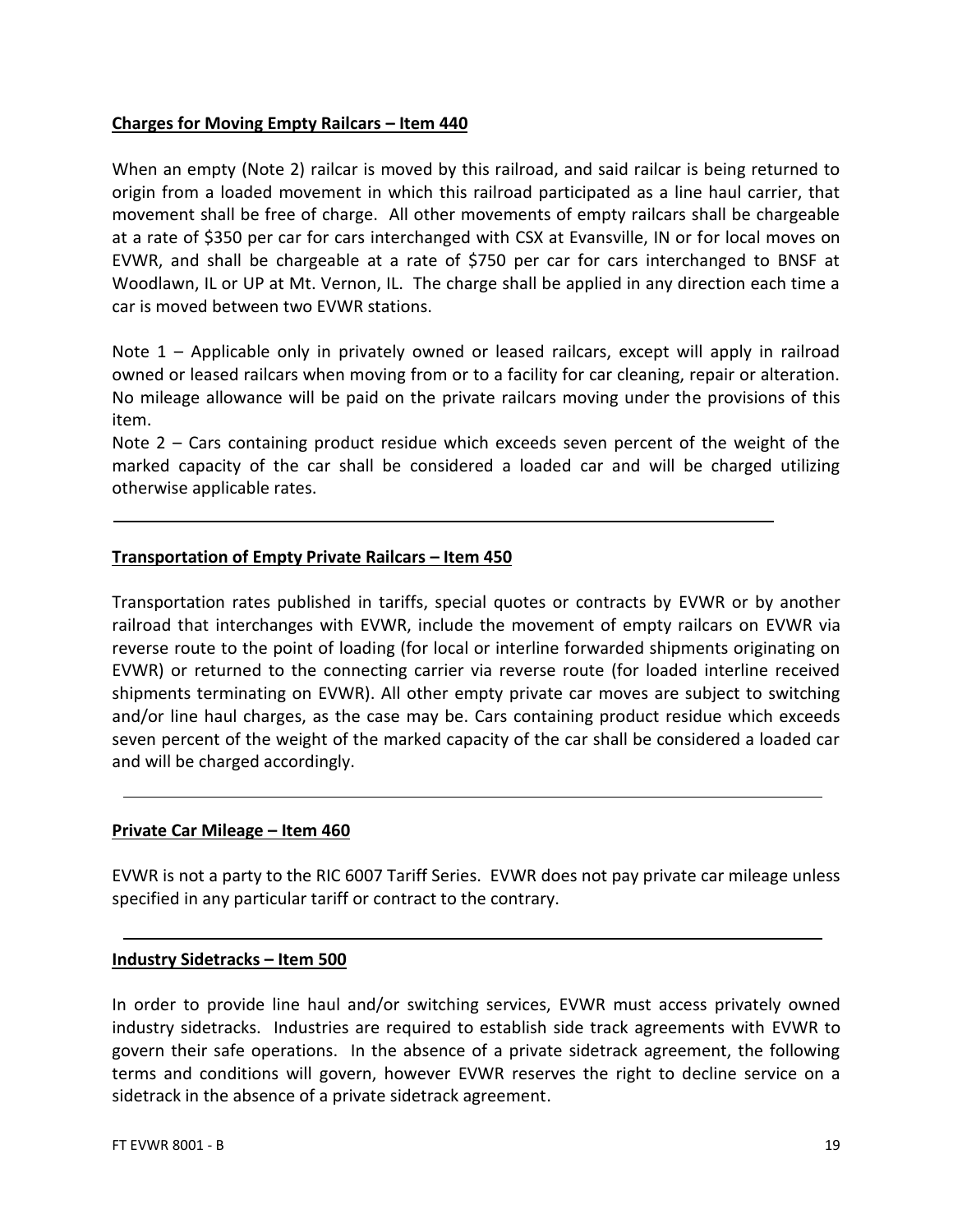- a. EVWR will use the Sidetracks to deliver or pick up any railcar directed to or from the Customer's facility by a valid Shipping Instruction.
- b. EVWR may access and temporarily occupy Customer's Sidetracks when useful in the course of providing local service in the Customer's vicinity.
- c. Customers must, at their own expense, inspect, maintain, and renew Sidetracks consistent with normal operations, and in accordance with:
	- 1. The Federal Railroad Administration'sTrack Safety Standards (49 C.F.R. Part 213)
	- 2. Railroad Worker Safety Regulations (49 C.F.R. Part 214)
- d. The Customer must inform EVWR's local representatives of the dates and amount of time that the Sidetracks will be out of service, whether for maintenance or other reasons.
- e. Customers must keep sidetracks free from debris and weeds, potholes and excavations, ice and snow, temporary or permanent structures and poles, and any other obstructions that would prevent the safe operation thereupon.
- f. EVWR has the right, but not the duty, to inspect sidetracks.
- g. EVWR will not operate over any sidetracks that we determine are unsafe.
- h. A customer shall not maintain Close Clearances in the area of sidetracks unless:
	- 1. The customer obtains a waiver from any conflicting Governmental Requirements, and
	- 2. EVWR approves such Close Clearance in writing
- i. Customers must install, maintain and replace at their expense any warning signs or lighting, or make other adjustments regarding Close Clearances as may be necessary, useful, or required by any Governmental Requirements or EVWR.
- j. If a Customer seeks to construct new or additional, or alter existing, sidetracks such construction must be done in accordance with the provisions of EVWR's current Standard Guidelines and Specifications for the Design and Construction of Private Sidetracks, and Customers must supply EVWR with construction plans for any addition, deletion, or modification to the Sidetracks, and obtain EVWR's written confirmation that EVWR has no objections to the proposed changes prior to making any material alterations to the Sidetrack
- k. To facilitate safe operations and avoid interruptions of service, Customers should notify EVWR not less than 30 days prior to constructing or allowing the construction of any new tracks, public or private road, gate, tunnel, bridge, culvert, pit, gas-line, pipe, or other items on, over, under or along any part of the Sidetrack or right-ofway.
- l. EVWR may use Sidetracks for emergency operating purposes as long as the emergency operations do not materially affect the use of the Sidetracks for rail service to the Customer.
- m. EVWR surrenders possession and control of each railcar, and its contents, consigned to or ordered by the Customer when:
	- 1. A railcar has been placed on a Sidetrack, and EVWR's locomotive uncouples from the railcar, or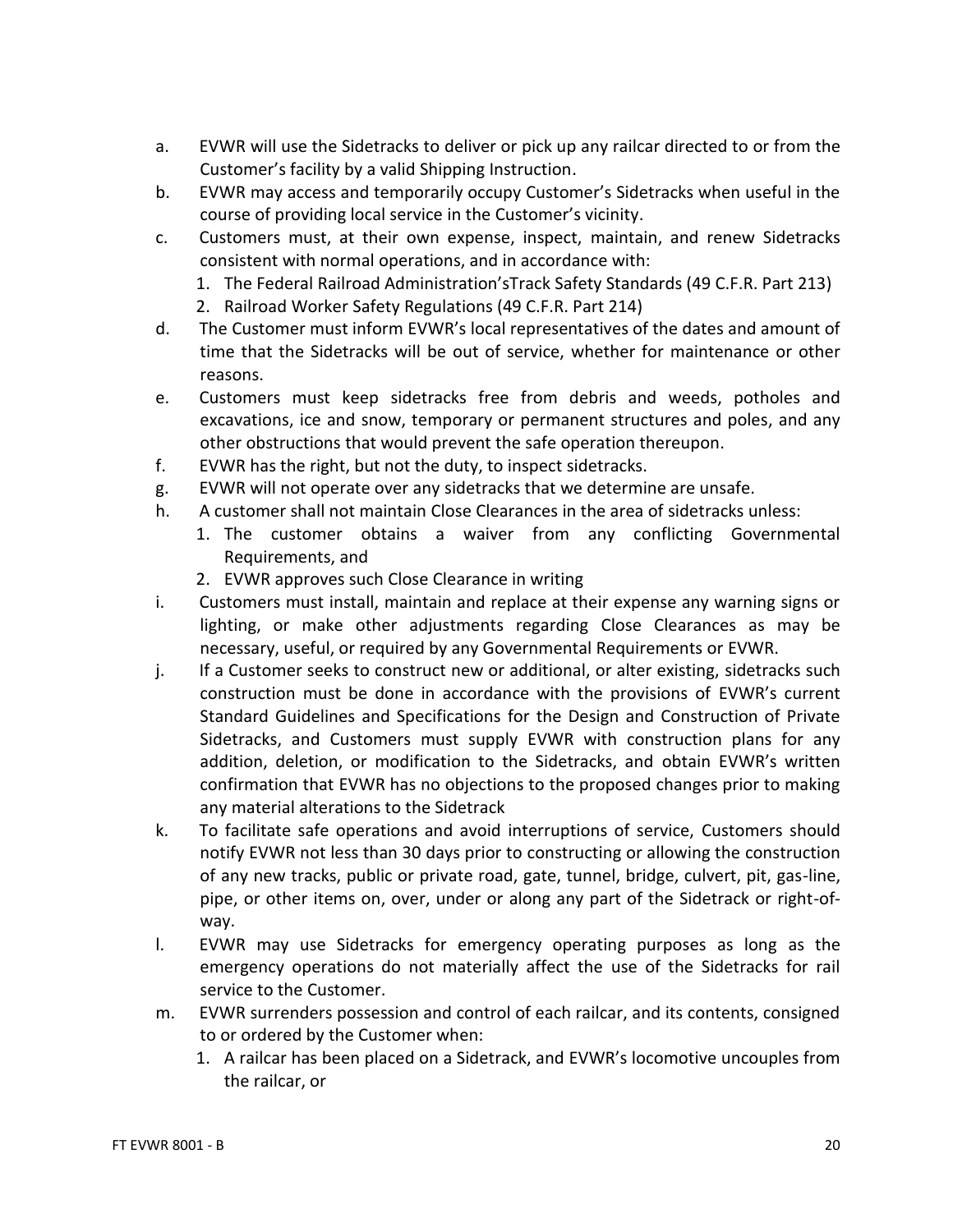- 2. EVWR's crew departs from the locomotive if the locomotive is being left with the Customer
- n. EVWR assumes possession and control of a railcar and its contents when:
	- 1. EVWR's locomotive is coupled to the railcar, or
	- 2. When the locomotive has been left with the Customer, EVWR's crew is onboard the locomotive and has actual control over the train by initiating departure from the Private Track
- o. Hazardous Materials shall not be placed by anyone on or within the twenty-five feet of Sidetracks, or on Customer property within 100 feet of EVWR's connecting mainline track. This does NOT apply to shipments consigned to, or ordered by, a Customer accessible by such Sidetrack, or existing pipelines for the transportation of Hazardous Materials.
- p. Customer shall indemnify and save harmless EVWR from any and all claims, demands, suits, losses, liabilities, damages, fines or expenses, including liability under any applicable statute, for personal injury or wrongful death, or for the cleanup of any hazardous or toxic waste materials or other substances, arising out of or in any way connected with the construction, maintenance, use or operation of the Sidetrack, except to the caused by the sole or gross negligence of EVWR.